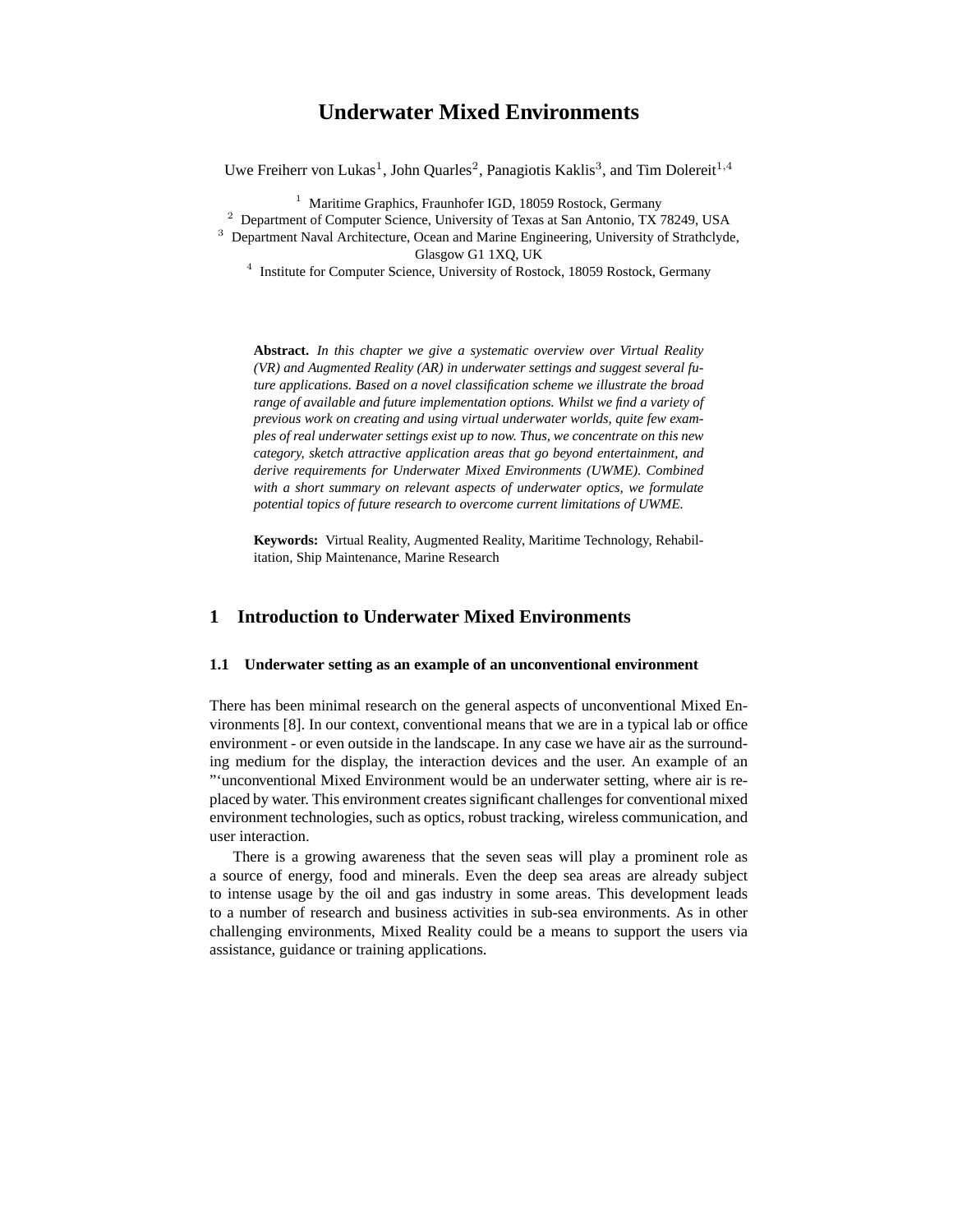#### **1.2 Classification scheme**

We now present a classification scheme that allows us to distinguish different types of Underwater Mixed Environments (UWME). It is derived from analyzing the spectrum of available and future applications and uses the level of reality compared to a real-life underwater world as a second dimension. It reaches from a high degree of authenticity, i.e. the mixed reality equipment is used to mimic a typical underwater environment, over a mid level, where the real world is augmented, enhanced or maybe simplified to a minimum level, where we do not have any objects of an underwater world. The following Fig. 1 illustrates the classification scheme and gives examples for typical applications in the various categories. It is inspired by Milgrams well-known Virtuality Continuum [50] but using the specific distinction between real and virtual water on the x-axis.



**Fig. 1.** Classification scheme for Underwater Mixed Environments

#### **1.3 Previous work on virtual or augmented underwater worlds**

In the literature there are several examples for virtual underwater worlds designed for entertainment or education: Virtual Oceanarium [28], the SAP - Swimming Across the Pacific installation [17], the Virtual Exploration of Underwater Sites [16], [33] or the immersive virtual aquarium installation [40]. They all present a virtual underwater world that can be explored with typical VR interaction. The main focus is on a realistic experience of the scenery and specific aspects of interaction. The SAP project is the only one that reflects one important aspect of underwater environments: the lack of gravity that allows the user to float in the medium.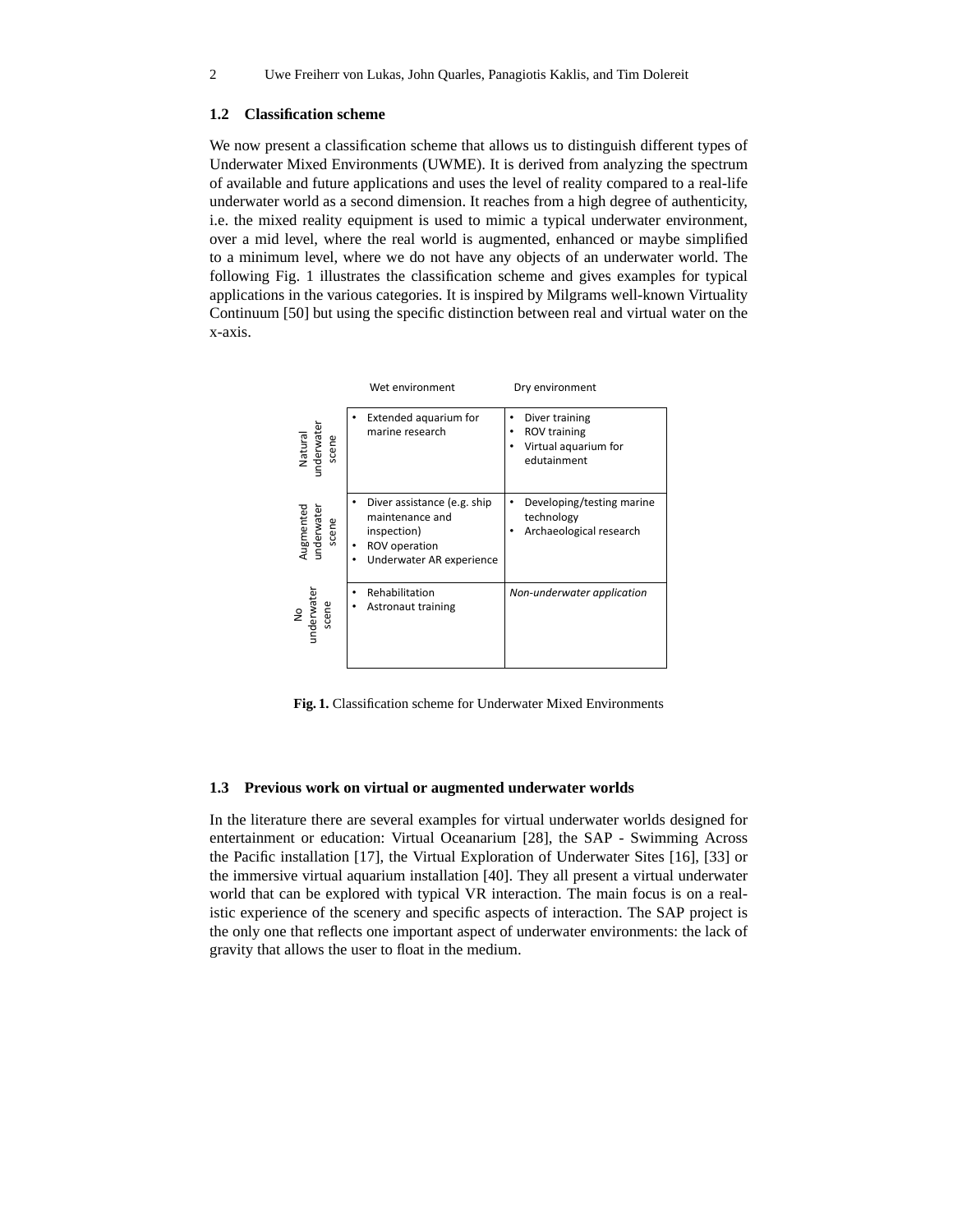Similar work can be found in projects with a background in training for underwater operations in a virtual environment. The focus of the projects is set on a realistic (or at least plausible) behaviour of the technical objects or processes and a sound physical model of the operation. Typical work in this area is presented for underwater welding [69], for training of remotely operated vehicle (ROV) operators [26] or safety procedures for divers [42]. Sometimes those systems can also use real-time input of sensors and create a situational awareness for safe ROV operation [46], [23], [30]

We find a related focus in the group of VR systems that are used in the phase of product development for underwater equipment. Obviously we need a high level of physical correctness of the simulation and less visual quality. Representatives for this research work are [67] for a forward looking sonar or [68] dealing with virtual tests of autonomous underwater vehicles.

However, there are few systems actually being used in a real underwater environment. The following examples adapt Augmented Reality hardware to be used in an underwater setting for entertainment purposes: the DOLPHYN-based game[9], the ARenriched tele-operation of a ROV [19], or the AREEF - Augmented Reality for Waterbased Entertainment, Education and Fun [53].

The next section will introduce several application areas for what we call Underwater Mixed Environments. Those application areas cover a spectrum from diver assistance over astronaut training up to rehabilitation. After that we go into the technical aspects of UWME, summarize relevant physical basics and describe concrete challenges that arise from the liquid medium.

## **2 Driving Applications**

As briefly touched upon in the first section, there are various applications that depend on Underwater Mixed Environments. We concentrate on three categories of the left column of Fig. 1 and present an important application area for each row: one biological (marine research), one industrial (ship inspection) and one medical (rehabilitation) in detail. Other useful application areas such as astronaut training, where the water simulates zero gravity are not discussed here but would lead to similar challenges.

#### **2.1 Marine Research**

**Use Cases.** While typical VR installations are designed for human users, there are also some examples for animal users. Empirical studies - especially in behavioral science - have been published for example with honeybees [1] or moths [31]. This kind of experiment is also useful in studying fish or other aquatic animals. For that purpose one or more displays are attached to an aquarium and camera systems are used to track and observe the animal in the underwater setting. Using the tracking information, the virtual world is updated according to the reaction of the animal. Those immersive virtual fish tank applications (from the perspective of the fish in the tank) should not be confused with the fish tank VR metaphor [70] defined as "a stereo image of a three dimensional (3D) scene viewed on a monitor using a perspective projection coupled to the head position of the observer".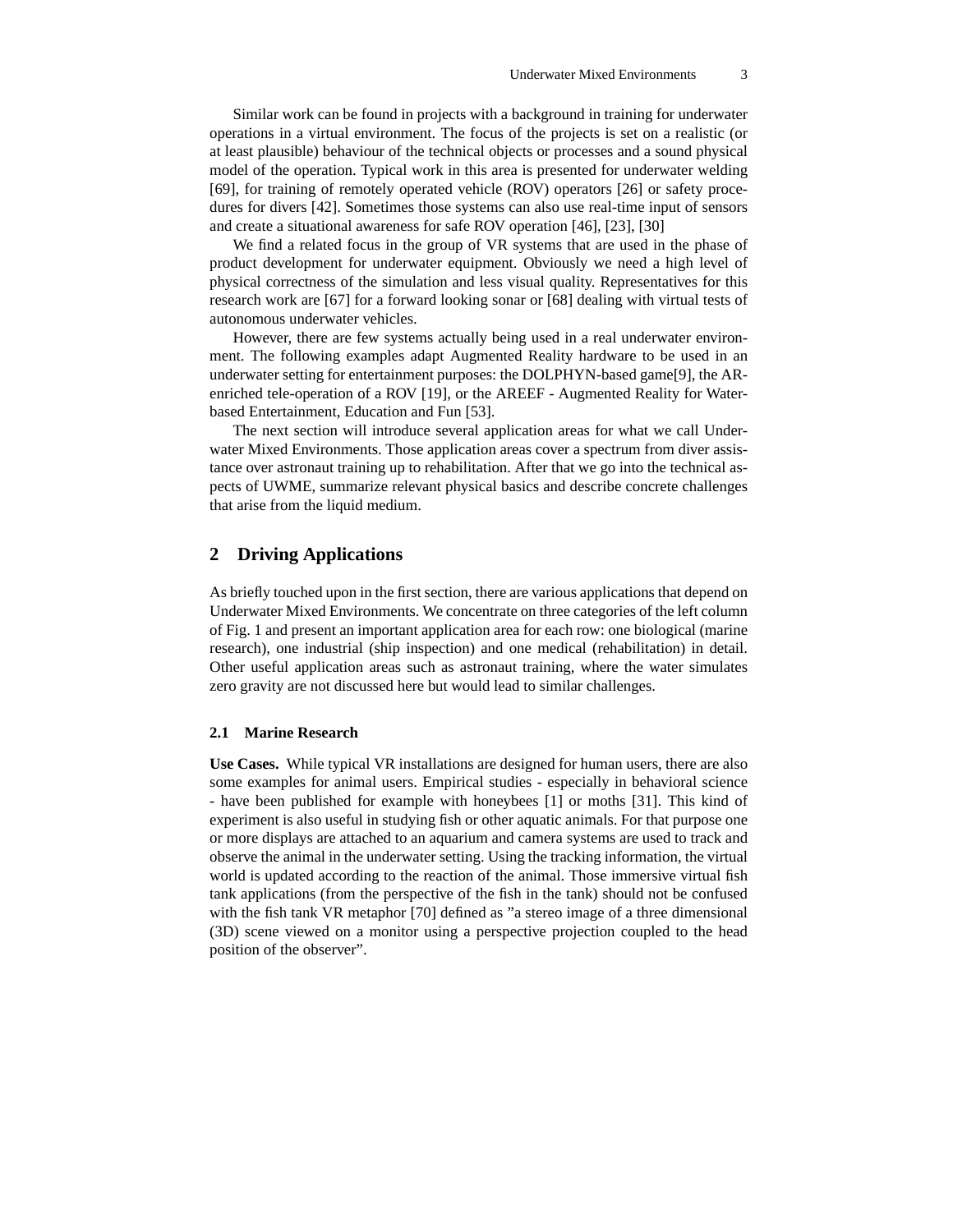A relatively simple setup has been used to study the startle response behavior of fish according to a visual stimulus [13]. It uses one screen displaying a growing ellipse as a simplified presentation of an approaching fish. A mirror was mounted at an angle to a side of the tank, so one camera could be used to compute the 3D position of the real fish in the tank (see Fig. 2). Similar work can be found studying the larval zebra fish prey capture [64].



**Fig. 2.** Immersive VR setup for studying fish behavior [13]

A more elaborated underwater virtual environment, the Sub Sea Holodeck, uses seven displays with 14 megapixels to produce a high resolution visual aquatic environment [37] (see Fig. 3). The setup has been used in context of a project to study how cephalopods sense, respond to, and camouflage themselves in a marine environment.

The system can replay videos that are recorded with an omnidirectional underwater camera. This feature is used to copy real underwater scenarios to the VR environment. Alternatively, the surrounding screens and projectors can display the output of a rendering system to synthesize a controlled and reproducible visual environment.

We can summarize, that this kind of VR-enabled fish tank is a very flexible and powerful means to support research of marine biologists and neuro scientists. It allows the scientist to study the behaviour of the aquatic animals in a controlled environment and the setup can easily be instrumented with various sensors to measure the reaction.

**Specific Requirements.** Even though some examples use a quite elaborated model of the virtual underwater environment, most experiments show that a quite simple representation (basic shapes and changing ambient color) works quite well to stimulate the animals. While the presentation can be kept simple, the tracking of the response of the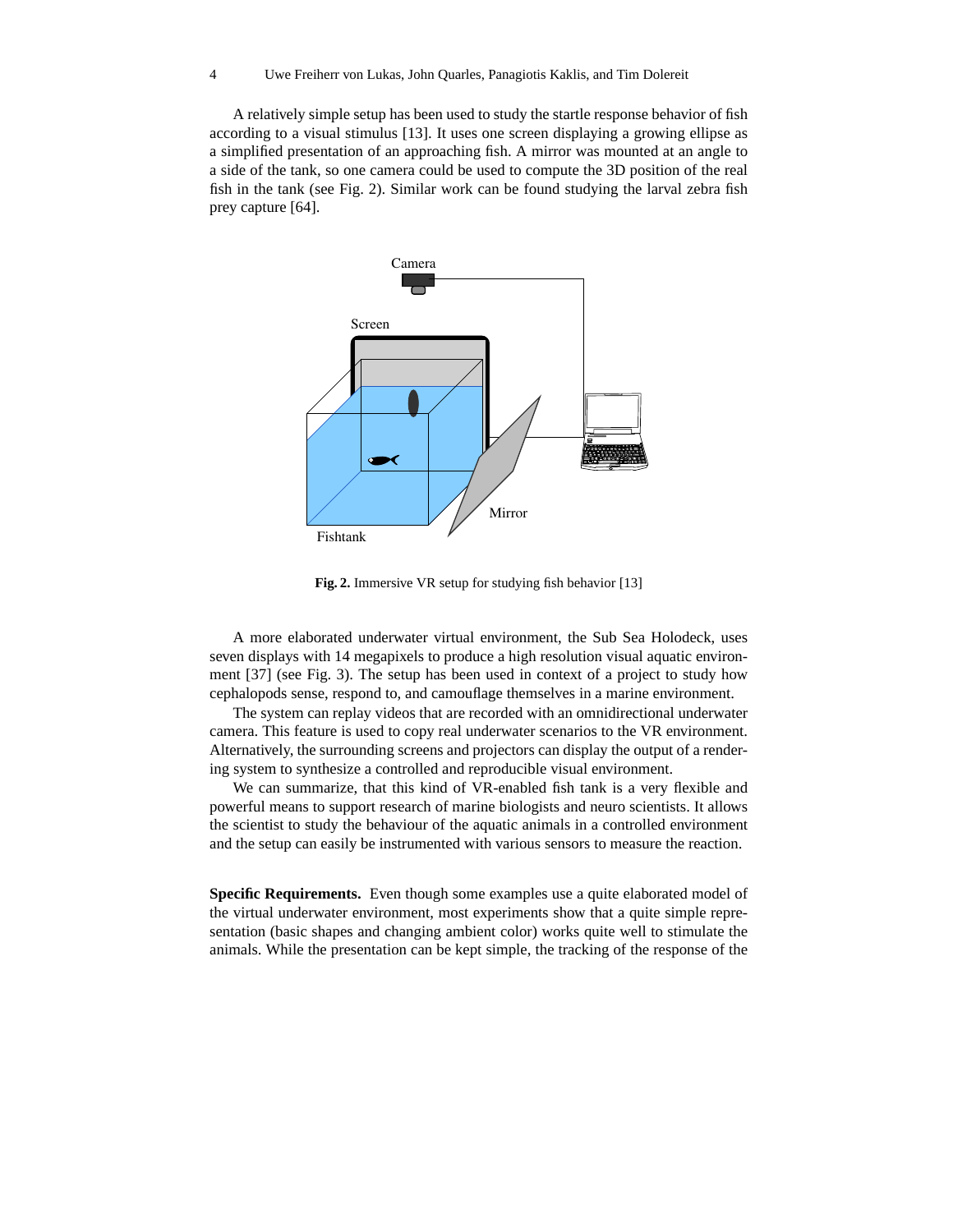

**Fig. 3.** The Sub Sea Holodeck with two different scenarios [37]

animals is the challenging part here: many experiments do not only measure the fish's position and orientation with a high frequency sometimes even eyetracking is used to characterize the reaction of the aquatic animals.

#### **2.2 Underwater Ship Maintenance and Inspection**

**Use Cases.** In this subsection we discuss a list of applications, related to Underwater Ship Maintenance and Inspection (UWSMI), which seem appropriate for challenging the concept of Underwater Mixed Environments (UWME). It is just one area of possible application of Mixed Reality in the maritime industry. Additional use cases not directly linked to the underwater setting are described for example in [47] or [66].

Our view is that UWSMI can be used for boosting the research in the areas of Virtual-, Augmented- and Mixed-Reality (VAMR) environments and, eventually, improving drastically the technological status and the quality of services provided in the context of this specific application with high industrial impact.

A non-exhaustive list of UWSMI activities may include:

- **–** Underwater hull cleaning,
- **–** Propeller polishing
- **–** Underwater welding
- **–** Applying adhesives suitable for underwater bonding
- **–** Materials underwater for both naval and commercial customers
- **–** Propeller crack detection
- **–** Plate thickness readings
- **–** Underwater surveys in lieu of dry docking
- **–** Impact damage inspection
- **–** Security inspections
- **–** Sea-valve inspections
- **–** Oil- and liquefied-gas-terminal jetty inspections
- **–** Hull-potential surveys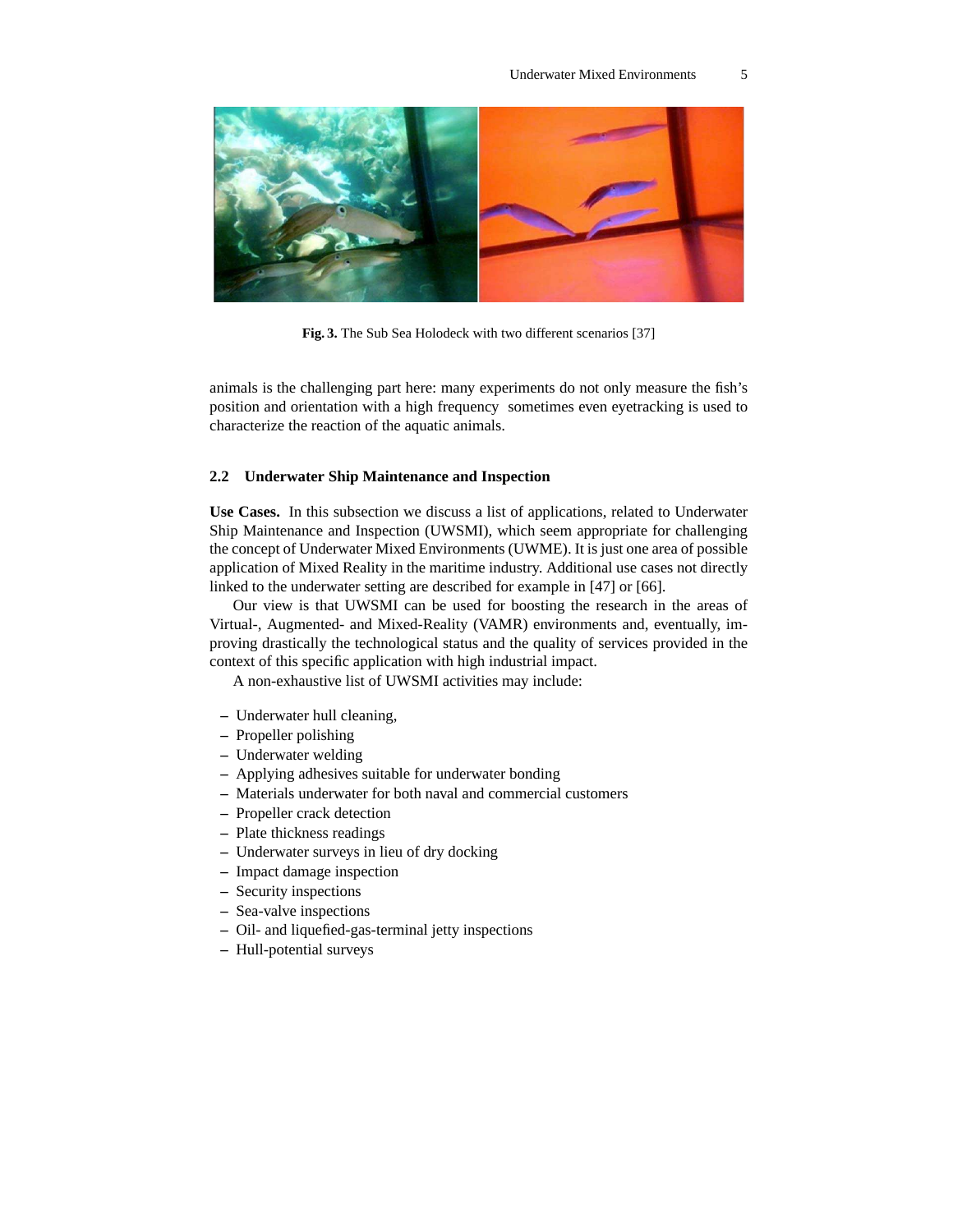The effect on the above activities in the operational and economic efficiency of a ship as well as its safety is important. For example, fuel saving is the major reason for making underwater hull cleaning an integral part of planned maintenance, especially in the era of (super)-slow-steaming. For example, marine engines manufacturer Wärtsilä [71], calculates that fuel consumption can be reduced by 58% by reducing cargo ship speed from 27 knots to 22 knots while the large container ship Emma Maersk can save 4,000 metric tons of fuel oil on a Europe-Singapore voyage by slow steaming [39]. At a typical USD 600-700 per tonne, this works out to USD 2.4-2.8 million fuel savings on a typical one-way voyage.

In the maritime environment setting, concentration of marine fouling can lead to increased resistance, resulting in a detrimental impact on a vessel's hydrodynamic performance and hence the relationship between speed, power performance and fuel consumption. Fouling, particularly in the case of a prolific buildup of hard or shell fouling like barnacles or tubeworm, can cause turbulence, cavitation and noise, frequently affecting the performance of, e.g., sonars, speed logs and other hull-mounted sensors. Marine fouling is considered as a global-scale problem in marine systems, costing the U.S. Navy alone \$1 billion per annum [14]. Ship-hull cleaning is performed in the dockyard when the ship has her official inspection each year or by divers underwater, while the ship docs at the port. Though the regular or intermediate inspections take place each year, it is desirable to have frequent ship hull cleaning in order to keep good fuel efficiency for securing lower transportation costs and  $CO<sub>2</sub>$  emission.

Analogously, the operational need for polishing a propeller stems from the fact that a super smooth surface is inhospitable to marine organisms as well as being beneficial to the efficiency of the propeller. In this connection, provided the service is done properly, the cost of the underwater propeller polish will only be a small proportion of the fuel savings.

UWME could be used for training divers in nearly realistic conditions by means of augmentation in their diving mask. Such an environment could be based on a towingtank-like facility endowed with immersed physical mock-ups of full-scale parts of the ship hull and, if necessary, its propeller blades and appendages, as well as an AR interface capable to superimpose on them computer generated or photographic images. Such an installation would readily inherit from its physical counterpart, the surrounding medium and the effects of buoyancy, viscosity and free-surface waves while offering the trainees with a realistic perception of their working environment regarding its lighting (refraction, absorption and scattering by the water particles), water turbidity, spatial complexity and limitations (hull stern with its propeller), and the activities to be performed on it. One could bargain limited perception losses, e.g., buoyancy in fresh versus sea water, in favor of effective wireless communication, since it is known (see, e.g. [38]) that conventional RF propagation works poorly in sea water due to losses caused by its high conductivity (typically  $4 \text{ S/m}$ ) versus that of fresh water (0.01 S/m).

In addition, UWME could be useful in the context of design, construction, testing and approval of mechanisms devised by the industry for supporting ship-hull maintenance and inspection [52].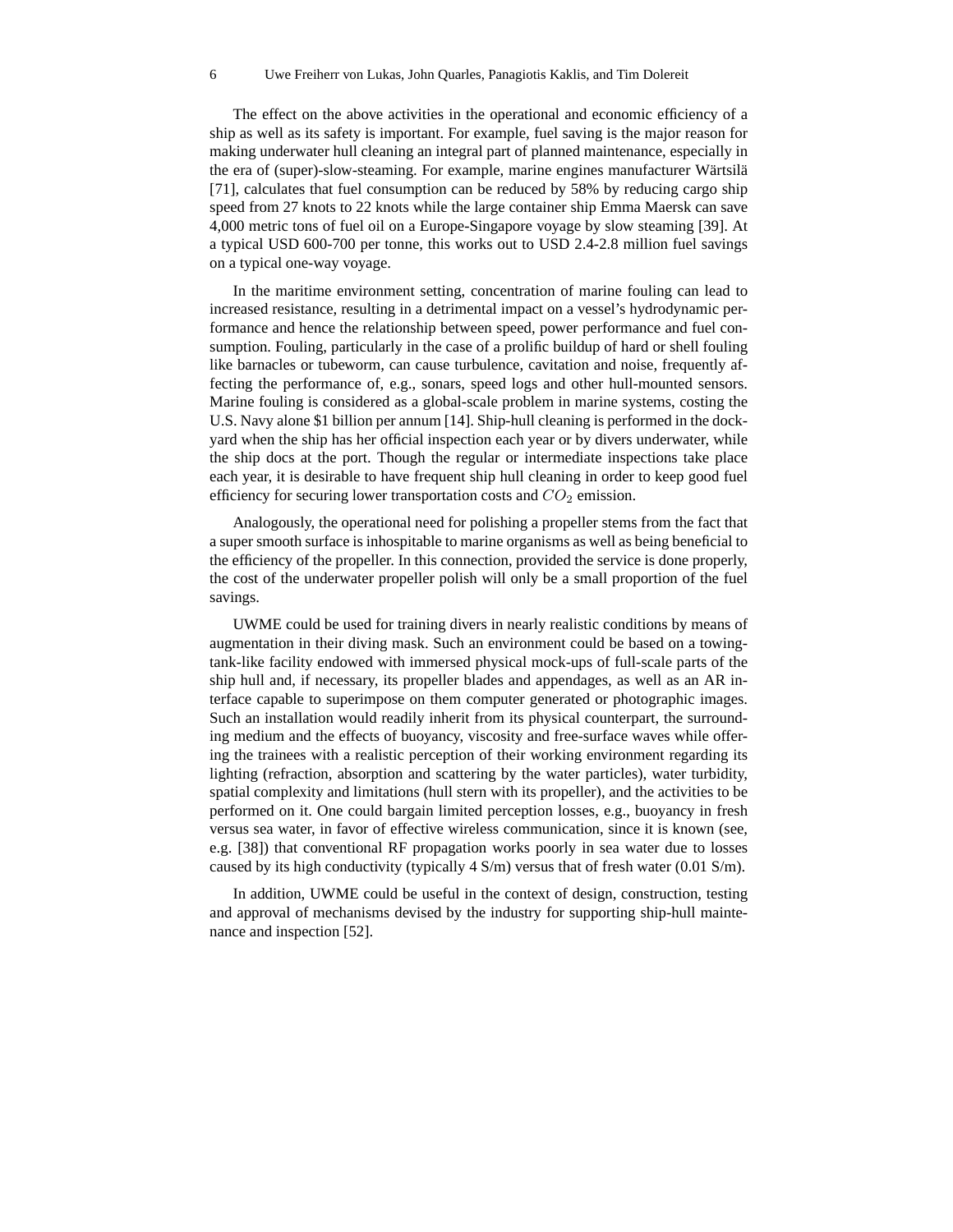On the basis of the above and the fact that VAMR technologies have been already acknowledged as a useful mediator for challenging maintenance services in maritime applications (see, e.g. [65], [44]), one could reasonably expect that the current and emerging industrial needs should have already led to coordinated actions for testing the feasibility and efficiency of UWME for supporting UWSMI. Nevertheless, searching the pertinent literature the reader gets the impression that research in the area of UWME-for-UWSMI, with the exception of scarce high-quality attempts (e.g., [51]) has not yet grasped the threshold for being characterized as an emerging research area, even more, an emerging technological area.

**Specific Requirements.** For offering a realistic training environment, UWME should be enhanced with additional functionality regarding its physical components, enabling, e.g., the generation of currents, fluid rotation, turbulence effects, etc. Furthermore, the AR interface could be enriched with haptic devices for providing the user with a tactile feedback for improving the degree of realistic perception of activities that involve the operation of devices controlled by the user and acting on the underwater part of the ship hull and its appendages, e.g., operating a cleaning machine at the proper pressure level for removing mild or persistent fouling from a variety of coatings, including the new low-surface- energy coatings being introduced into service.

Furthermore, the following requirements can be derived from those industrial use cases for UWME:

- **–** The systems must be robust enough to be used in the harsh environment of professional divers.
- **–** The alignment of virtual objects and real objects (in an AR setup) must be highly accurate.
- **–** The training environment should be easily adaptable to the concrete task and the necessary tools in order to cover a broad range of use cases.

### **2.3 Rehabilitation**

Another of the main driving applications for UWMEs is rehabilitation. In this application there is a significant need for Virtual Environments (VEs) that work underwater. Water-based exercise is one of the primary physical therapist recommended rehabilitation approaches for many types of injuries and disabilities.

### **Background.**

*Water-based Physical Therapy.* Water-based (aka aquatic) Physical Therapy (WPT) has been used for many years to rehabilitate individuals with a variety of disabling problems. WPT utilizes the physical properties of water, such as providing resistance when moving through it. These properties enable a wide range of positive effects in therapy and exercise. The water offers buoyancy and hydrostatic pressure to provide additional support for the patient when performing the exercises and reduces the risk of falls. Thus, aquatic therapy and exercise can be of great benefit to balance impaired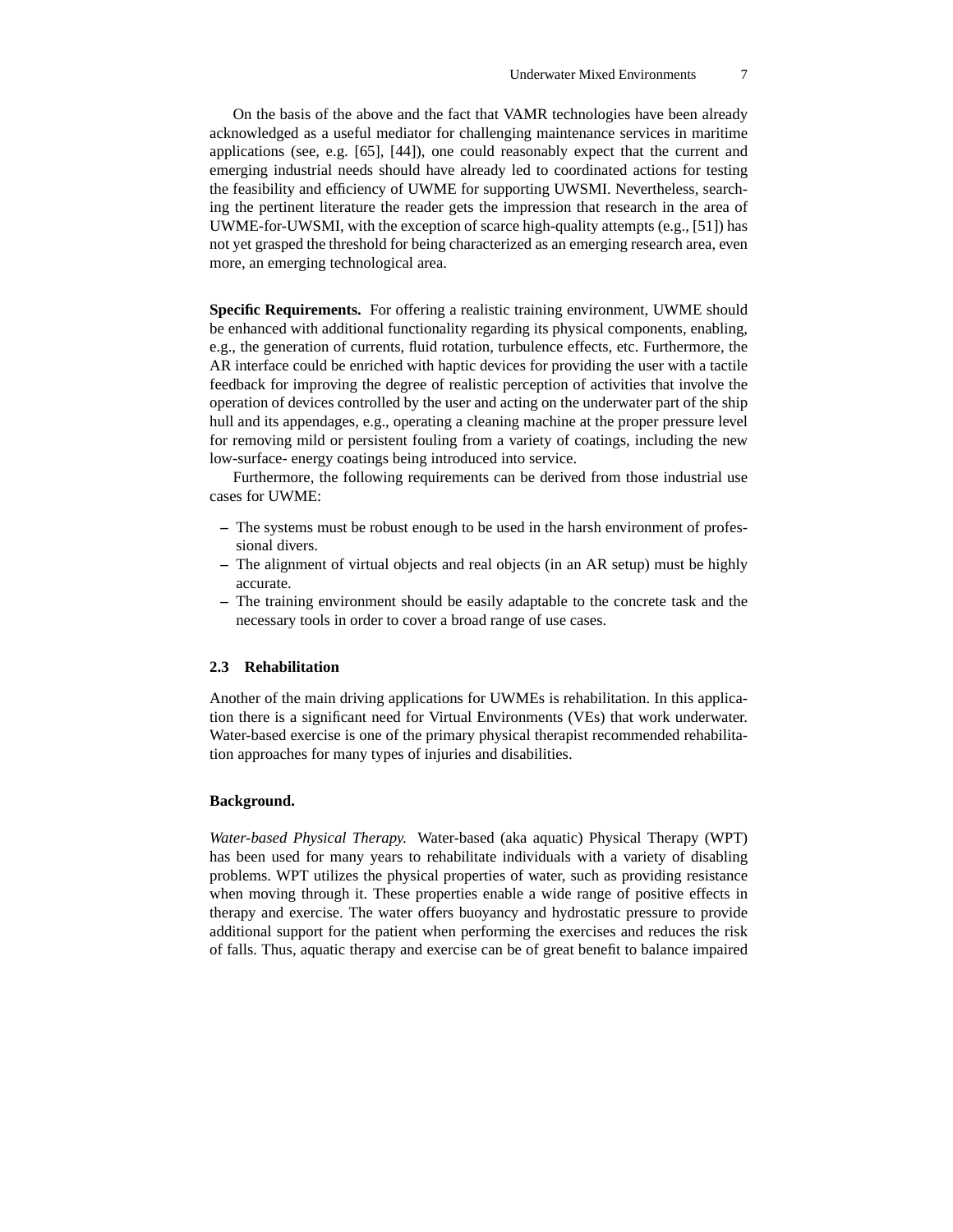populations, such as the elderly [22]. Moreover, water can aid in the body's cooling process, which is especially important for MS patients [29], who commonly suffer from an exacerbation of symptoms due to overheating. Similarly, WPT has been used for many years to benefit individuals with other neurological problems, such as Parkinson's Disease [72].

*Virtual Rehabilitation.* Research suggests that VR and AR technology can offer new opportunities and methods for neurorehabilitation [20]. Typically VR or AR can be used to immerse a patient in a safe environment to practice rehabilitation exercises [61], such as hand [49], [56] and motor [57] rehabilitation in stroke and gait rehabilitation in Parkinson's Disease [54].

For example in MS rehabilitation, rhythmic audio signals and a moving checker patterned floor [5] can be used effectively for feedback. Other researchers [60] focused on haptics for upper extremity rehabilitation in MS. These approaches had only preliminary evaluations and have never made it to market, but they were shown to improve movement while in use. This suggests that VR approaches could be effective in gait rehabilitation for MS, but none of the prior work has developed VR systems that could be used in conjunction with water-based therapies.

*Rehabilitation Games.* VR Rehabilitation games have not been completely incorporated into common therapy practice, but they do seem to have significant benefits to rehabilitation. For example, a VE is not subjected to the dangers and limitations of the real world [10], [21], which expands the types of exercises that patients can practice, while still having fun. In general, research suggests that VR games have measurable benefits for rehabilitation effectiveness [21] and motivation [10].

There has been recent research on deriving design guidelines for VR rehabilitation games based on results of empirical studies. Alankus et al.'s [2] guidelines include: simple games should support multiple methods of user input, calibrate through example motions, ensure that users' motions cover their full range, detect compensatory motion, and let therapists determine difficulty. There is a need for more focused game design research and development for specific populations [27]. However, there are no current guidelines on how presence should be considered in rehabilitation game design.

**User Descriptions.** In the context of rehabilitation we have to distinguish between two important user groups that have different roles in the rehabilitation sessions.

*Patients* : Since water-based exercise is recommended for many different injuries/disabilities, the potential patient population for this application is widely diverse. Here, we will consider an example population - multiple sclerosis (MS) patients. MS is a degenerative neurological disease that affects 400,000 people in the U.S. and over 2.1 million worldwide [59].The most common form of MS is relapsing-remitting, in which patients experience acute attacks followed by periods of remission. During these remission periods, physical therapy has been shown to most effective in the remission periods and can help counter the residual effects of the attacks [58]. Therapists often augment the diminished proprioceptive feedback with other modalities of feedback, such as using mirrors to provide visual feedback [43].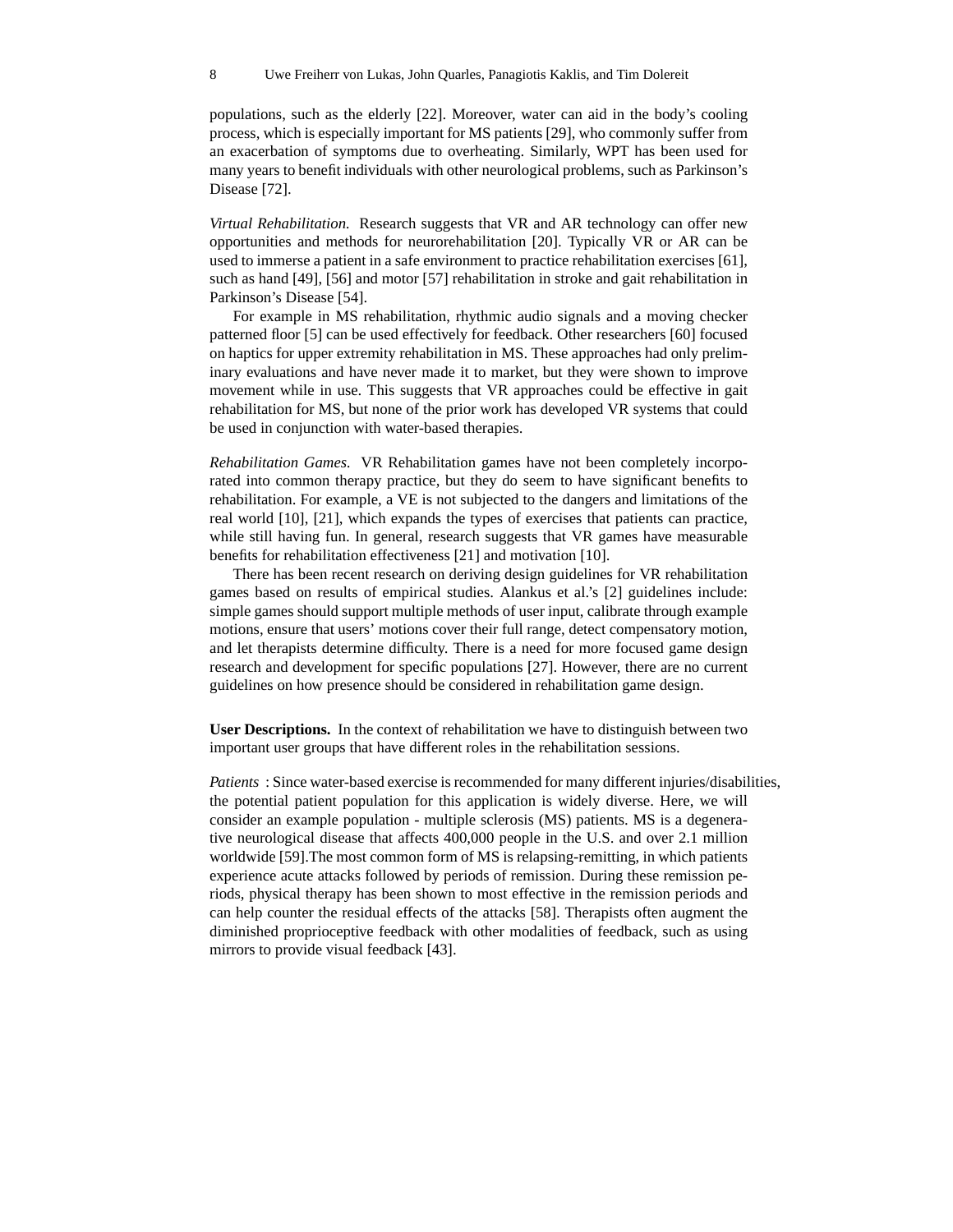Balance and gait (i.e. walking patterns) abnormality is one of the most prevalent symptoms that MS patients experience with 85% of patients complaining of gait and balance [4]. Gait problems are exacerbated by other MS related symptoms such as fatigue, decreased reaction time, and attention deficits, especially in dual tasks such as walking while talking [32]. One of the most common issues experienced in MS is exacerbation of all MS symptoms when body temperature is increased. This makes rehabilitation and exercise significantly more difficult and reduces the benefits. To counter this overheating effect, therapists generally recommend water-based exercise, because it offers effective resistance training while keeping the body cool. It also reduces the risk of fall due to balance deficits, which are very common in MS.

*Physical Therapist* : For water-based rehabilitation, physical therapists are frequently present to help guide the patient and maximize the efficacy of the workout, especially at the beginning of a rehabilitation program. A physical therapist first creates a personalized set of exercises based upon the needs of a patient. Then they teach the patient to perform these exercises correctly, offering visual, auditory, and haptic feedback to the patients as needed. Therapists often rely both on patient history and visual assessment of the patients movement to drive their feedback. Thus, being able to visually assess patients in real time is critical for a physical therapist to effectively guide the patient and provide additional motivation.

**Use Case.** This use case considers a therapy session in which both the physical therapist and the patient are working together in the pool. The patient may be playing a game a rehabilitation game in a head mounted display, and is experiencing many virtual stimuli. To integrate exercise, the patient runs back and forth along the length of a lane while carrying water weights - large dumbbell shaped, air-filled objects that provide additional resistance when pushed through the water. The therapists aim is to assess the movements of the patient and provide corrective feedback through multiple modalities: verbal, visual, and haptic. Moreover, the therapist may also want to control some of the game events and difficulty level in order to tailor the game to the individual patients needs.

The therapist may need to be immersed and embodied inside the VE to provide effective multimodal feedback to the patient (i.e., otherwise the therapist would be unaware of what the patient was actually seeing). To facilitate this, the therapist will have a tracked egocentric view similar to the patient, but will also have a heads up display (HUD) that can provide additional information to the therapist. For example, the therapist can monitor the patients physiological data, such as heart rate. The periphery of the display may need to be unblocked due to the therapist's need to interact with the real world. For example, the therapist may wish to observe and correct the patients real movements outside of the VE. Moreover, depending on the patients progress and frustration level, the therapist may need to control the difficulty of the game or trigger events (e.g., boss fights).

#### **Specific Requirements.**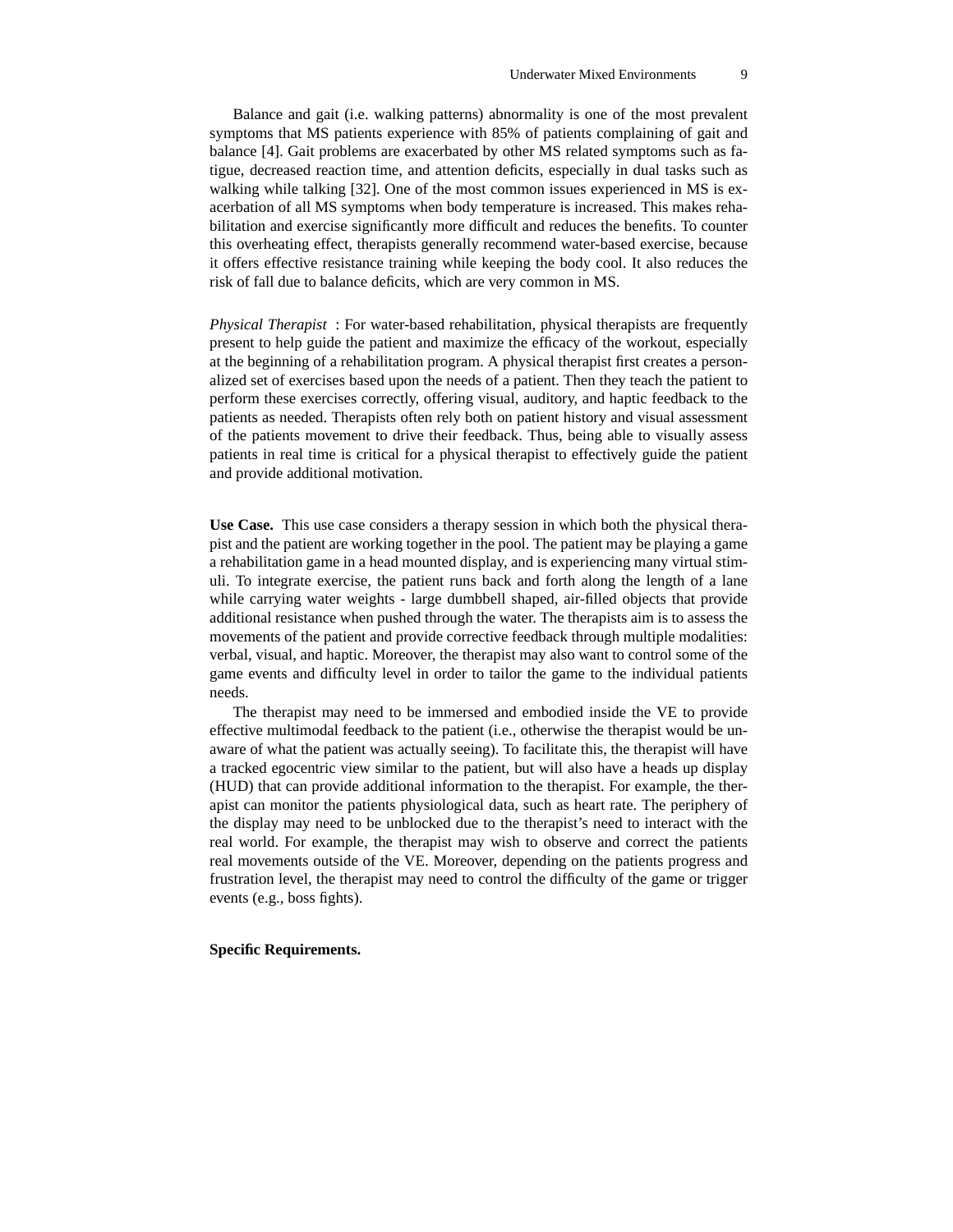*Safety Requirements.* One of the primary concerns of any VE system for rehabilitation is user safety, which is arguably even more important in an underwater system. For a population with disabilities, who may have issues such as balance deficits or vertigo, there is an increased chance of falls, even in water. Considering the immersiveness of the system, the user may be surprised when they fall and their head is submerged in the water, which could result in an increased chance of aspirating water. Moreover, due to users potential vestibular deficits, users may have difficulty reorienting themselves to above the water line. Thus, the user may need additional visual and/or auditory feedback to help them reorient themselves. In general, it is advised for someone to follow behind or beside the user to ensure their safety and to help prevent falls. Mobile harnesses such as those used in gait rehabilitation, could be used, but they will need to be specifically designed for underwater usage or otherwise they could make fall recovery actually more difficult.

Whenever electronics are submerged in water, there is always the safety concern of electrocution. Thus, it is advisable to waterproof powered equipment and minimize active instrumentation of the user. For example, for optical tracking of the user, passive tracking markers or markerless tracking will be the safer choice because there is no chance of electrocution.

*Real Environment Requirements.* One potential requirement for the real environment the pool - is its depth. The user should be able to stand in the pool with their head above water. Deeper pools would increase the danger caused by underwater disorientation if the users could not feel the bottom of the pool. Fortunately most gym pools are designed to be about 4 or 5 ft deep. If only a deep pool is available, the proposed UWME could be combined with a traditional pool lift - a powered mechanical arm with a seat on the end, which is strapped to users to safely lift them in and out of the pool.

#### *Display Requirement.*

- 1. If a head mounted display is used, obviously it must be waterproof.
- 2. If the user is required to use the length of the pool, it should be untethered so that it does not interfere with the users movement. However, another potential approach is to use an endless pool , which is analogous to a treadmill in air-based exercise. The endless pool is small 15ft pool with a wave generator on one side and sometimes a waterproof treadmill on the floor. This would enable them to run in place in one direction while they appear to be moving in the VE. The VE as described in the Serpents treasure use case would have to be changed to enable the user to always move in the same direction (e.g., one long hallway), unless the endless pool was modified with multiple wave generators, analogous to an omnidirectional treadmill. Another option is to use the aforementioned pool lift, which hypothetically could be modified to control orientation as well.
- 3. While not a strict requirement, it may be beneficial for the display to be see through. The purpose of this would be to give users more feedback about the water level, which would enable them to reorient themselves more effectively in the event of a fall. In many cases, there may be a trade-off between safety and the immersiveness of the system.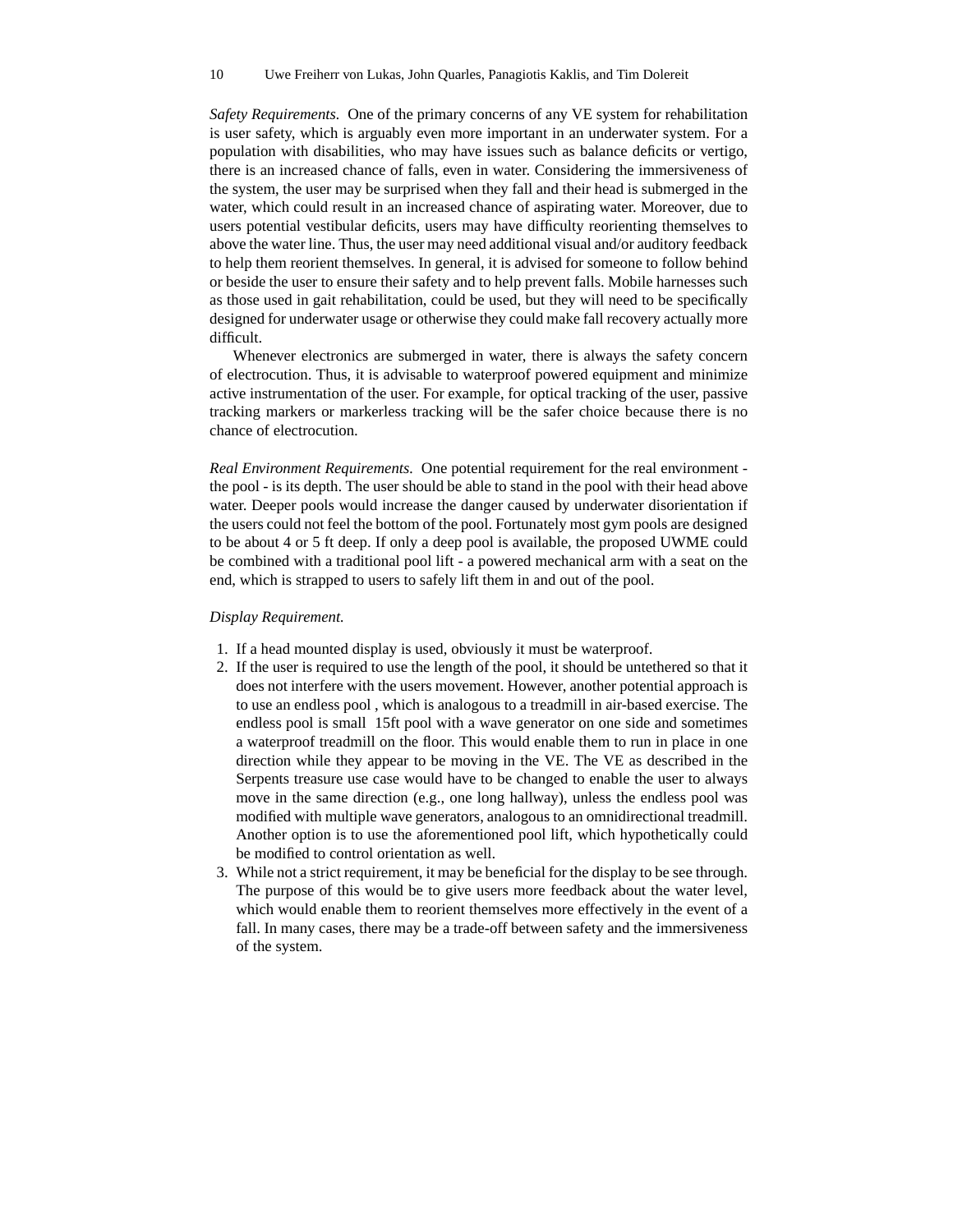*Interface Requirements.*

- 1. All interfaces must be waterproof.
- 2. Interfaces should not interfere with movement, unless intentionally designed for that purpose. E.g., it would be detrimental if an interface became tangled with the users legs. On the other hand, if the interface was integrated with the water weights, for example, it would technically interfere with movement, but for the purpose of increased resistance training.
- 3. Standard interfaces with buttons should be affixed to the user. If the user interacts with a handheld device and drops it, it would be potentially difficult to retrieve if it fell to the bottom of the pool or floated away.

## **3 Research Challenges**

After looking in quite different usage areas we will now derive the research challenges that arise from those novel applications. There we distinguish between the technical challenges of the underwater setting and the human factor aspects.

## **3.1 Technical Challenges**

**Optics.** With regard to the display of close to reality virtual underwater environments on screen, several aspects have to be considered, which strongly differ from conditions in air, especially optics and visibility. An additional aspect to be discussed is characteristic illumination artifacts.

The first aspect is the occurrence of refractive effects due to the different propagation speed of light in water and in air. This property of water can be best described by its refractive index. Water has to be considered as a transparent object in the rendering pipeline, altering the direction of light rays emanating from illuminated objects inside the water body.

In the following, the three main viewer locations are presented with regard to refraction. These comprise a viewer looking into water from outside the water body, vision in water and a viewer looking from inside the water body to above the surface. A light ray is refracted at every boundary between participating media with different refractive indexes on its way. This can be a direct contact of the viewer's eyeball with water or one of the more common cases of looking through the surface of the water itself or any kind of water-glass-air transition. The glass can be a waterproof protecting surface like a side of an aquarium or a divers diving goggles. As the refractive index of air is close to zero and the glass is optional and mostly thin, the most significant quantity is the refractive index of water. It is commonly known to be close to 1.33.

The computation of refraction can differ severely due to the complexity of the respective surface. Planar surfaces can be represented by a single surface normal. A planar refractive surface always leads to non-linear distortions with increasing incident angles towards this normal. The computation of close to reality distortions gets even severe if one is looking through a naturally wavy water surface. Such a more complex surface cannot be represented by a single surface normal for refraction computation. A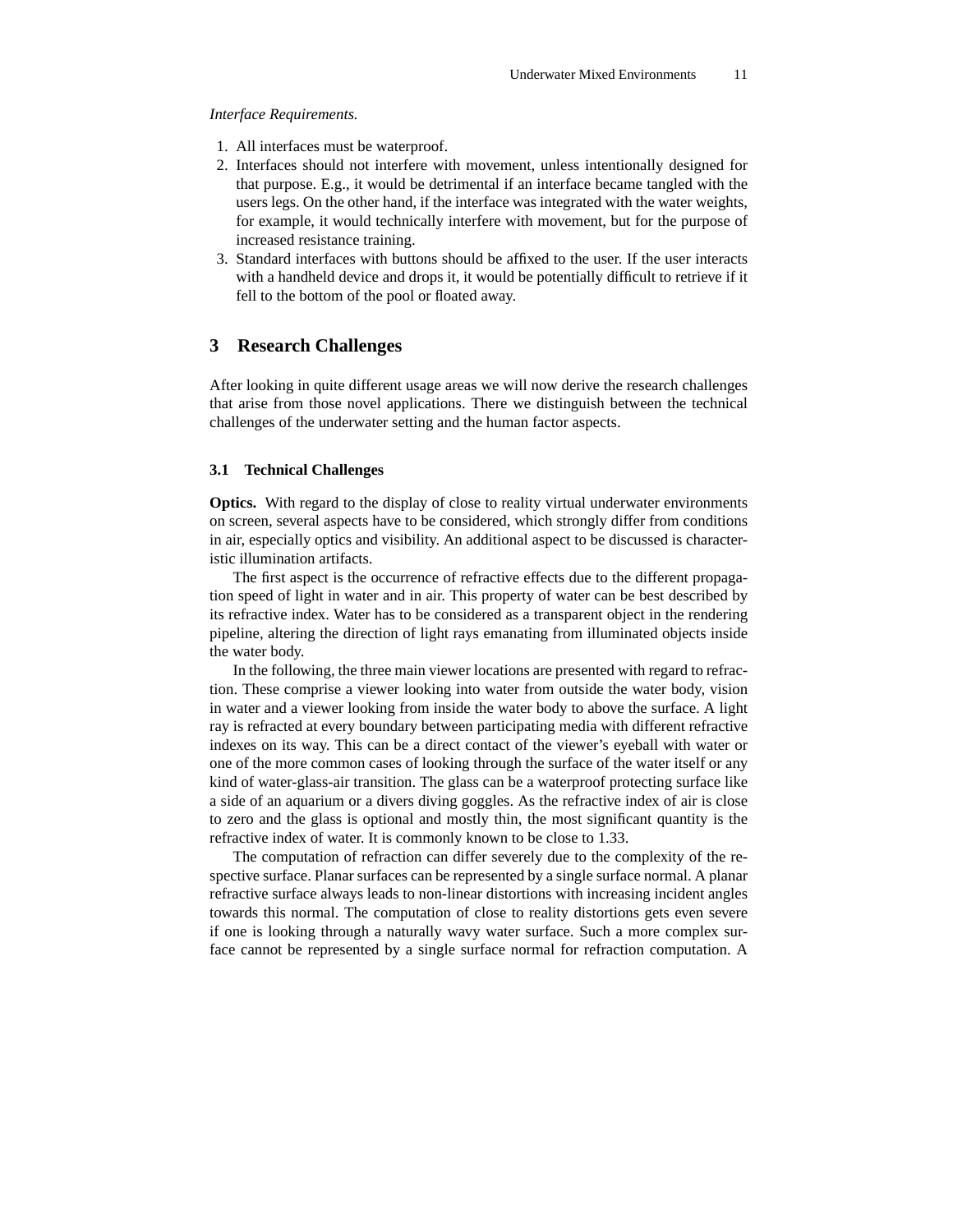commonly realizable refractive effect of water is a magnification of objects. This magnification is a result of objects being seen closer to the observer as they are in reality. For perspective projection this means that points on a virtual object, non-ambiguously related to points on the real object, seem to be mapped (see Fig. 4). This virtual location of object points is proposed to lie exactly on the refractive surface's normal through the real object point as partly stated in [7] and experimentally confirmed by [25].



**Fig. 4.** Refraction of a light ray emanating from object point *O* on its way into the camera and the corresponding virtual point *V*

A special phenomenon called Snell's window or optical manhole occurs, when the viewer is looking from inside the water body to above the surface [48]. In contrast to the aforementioned cases, the refractive index gets bigger at the transition from air to water. Hence, light rays get compressed to the circular region of a bottom of a view cone. Regions on the outside of this view cone are either dark or recognizable reflections of the underwater environment.

The second aspect differing from conditions in air is visibility underwater. Its peculiarity is comparable to haze in air with an additional characteristic color cast. The color cast is a result of the water's capability to absorb light wavelength-dependent. While longer wavelengths of visible light (red to yellow) are absorbed after reaching only a few meters in water, the shorter wavelengths (green to blue) penetrate the water body the most. This leads to the typical water color. Differences amount due to the local constituents of water. Besides the absorption capabilities of water itself, local constituents, with their own absorption capabilities, contribute to the overall absorption of the water body. Hence, locally different color casts arise, like the very blue water color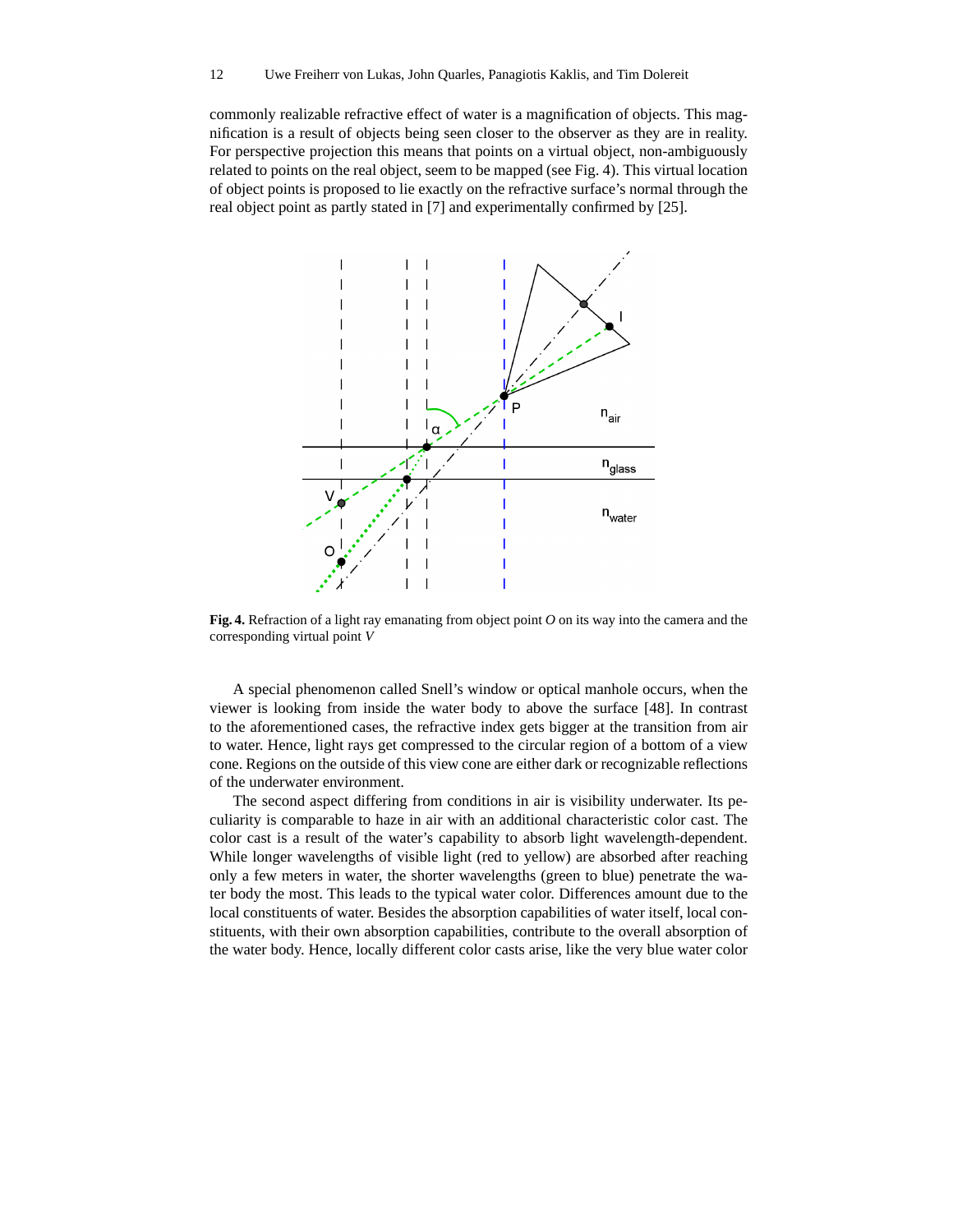in the Red Sea and on the contrary, the green color of the Baltic Sea. Some organic constituents lead to an observable, continuous flow called marine snow.

This restricted penetration of light in water is called attenuation. Besides absorption, attenuation is influenced by the scattering capabilities of the water body. It comprises diffraction and refraction. Scattering can be further divided into forward scatter and backscatter [36]. Its effects can be compared to using car headlights in fog. Following [36], image formation is a process of a linear superposition of backscatter, forward scatter and a direct component reaching the imaged objects from the light source. This model for image formation, or any other model considering all the aforementioned factors influencing underwater visibility, has to be taken as a basis for rendering close to reality underwater images.

The last aspect representing a difference to conditions in air is the appearance of characteristic illumination artifacts. Wavy water surfaces can lead to light refractions that converge and result in so called sunlight flicker on the bottom of the sea. These are bright light patterns in an irregular and fast varying arrangement.

Obviously, there are various factors that heavily influence the perception of images in underwater settings. We do not only have to take this in consideration for presenting virtual objects to the user but also when analyzing or interpreting underwater images as we need it for example in the case of optical tracking.

**Wireless communication.** In conventional virtual environments we find a variety of interaction concepts, such as gesture based interaction, flight sticks, Personal Interaction Panel or mobile devices (e.g., smartphones) for navigation and manipulation in the virtual world. Most of the techniques rely on 6 degrees of freedom (DOF) tracking of devices as an essential part of picking objects or describe gestures. In underwater settings, electromagnetic tracking will not work at all and optical tracking is much more difficult, as described in the previous section. Furthermore, Bluetooth will not work and WiFi signal strength is decreased due to the attenuation of the radio waves. One can easily verify this with a waterproof smart phone.

**Tracking.** Besides the limitations in wireless communication, we also have the problem of tracking. The positions of the Global Positioning System cannot be used and magnetic tracking systems may not work effectively. So we can only rely on optical or acoustic systems for tracking the user - with all the drawbacks of their robustness, fidelity and latency in underwater settings. Especially the robustness against changing light conditions remains a challenge for practical use in outdoor settings [53].

**Harsh Conditions.** If we put technical equipment underwater, we have to deal with some obvious technical challenges:

**–** We have to carefully shield the sensitive parts (especially all electric and electronic components) against the water. Equipment that is protected against the effects of continuous immersion in water is classified as International Protection Marking IPX8.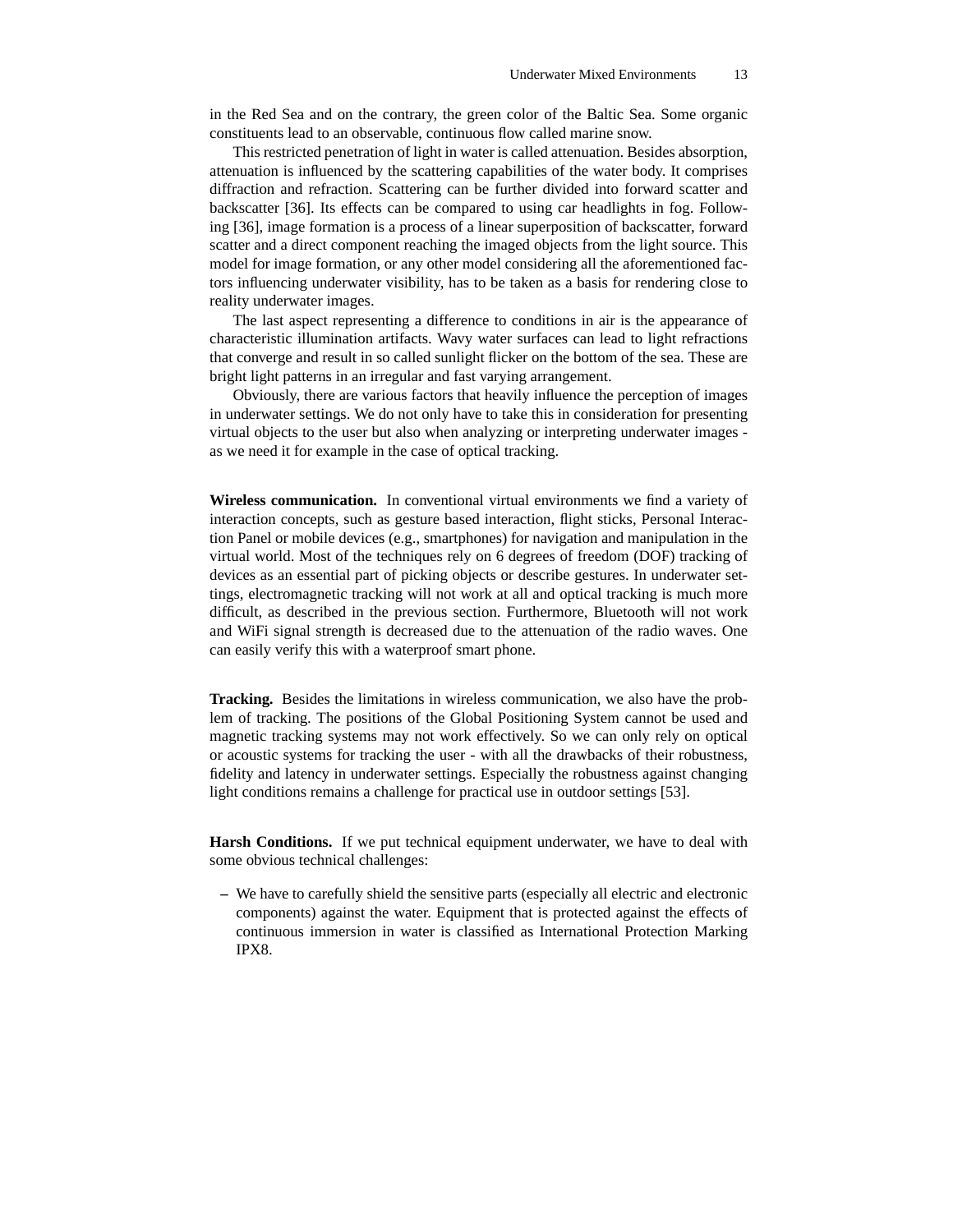- **–** According to the depth of the water, we have to safeguard the technical systems from the growing pressure.
- **–** Equipment used in salty water has to be protected against corrosion.
- **–** All materials that are exposed to (natural) water for a longer period will be subject to marine biofouling. This will not be relevant for most of the parts of the equipment but affects the optical parts such as displays or cameras.

#### **3.2 Human Factors Challenges**

**Usability.** Although usability guidelines for graphical user interfaces are very well defined and 3D user interfaces and VRs design guidelines are becoming more well defined, the usability of VEs underwater is not well understood. It is not clear if many of the guidelines used in air-based environments will still enable usable interfaces in an underwater environment. Consider that the usability of air-based VEs has been studied for over 30 years and is still being investigated as new interface and display technology is developed. Thus, the challenge here is the amount of empirical work it will take to derive usability guidelines for underwater VE interface design.

**Ergonomics.** As far as we know, there have not been any study of ergonomics for underwater applications of Mixed Reality so far. Similar to conventional MR environments there are several challenges when we try to (partially) replace the real world by a virtual world that does not have the same resolution and consistent behaviour. Due to the fact that especially the tracking problem is much harder to solve in an UWME and that wireless communication typically has more latency will make those studies even more important.

Relative to the study of healthy users in VEs, users with disabilities have always been significantly understudied. This is largely due to the variable nature of disabilities and the limited numbers of users with disabilities, making it difficult to conduct studies with a homogeneous population at an acceptable sample size. Moreover, it is unclear how users with disabilities would interact with an underwater VE. We already know that disabled persons may experience presence differently in an air-based VE. Thus, even if it was known how healthy persons interact with underwater VEs and we had derived the associated usability guidelines, it would be of minimal help towards understanding how many users with disabilities interact with VEs underwater. That is, the wide variability of disabilities will be a difficult challenge to overcome.

An additional challenge has been that VEs have traditionally been large installations, requiring the users with disabilities to come to a VE lab or rehabilitation clinic to use the equipment. This has begun to change with the advent of inexpensive VE hardware, such as the Microsoft Kinect and the Oculus Rift. However, with underwater VEs, regardless of the advances in hardware, most people do not have a pool in their backyard, which will require them to go to a local gym where the equipment can be used.

In a sense, the underwater VEs could be difficult to access installations, much like the high end VEs have been, thereby limiting their usage and study. Thus, the study of underwater VEs will be challenging, due to the logistical issues with being co-located with a pool.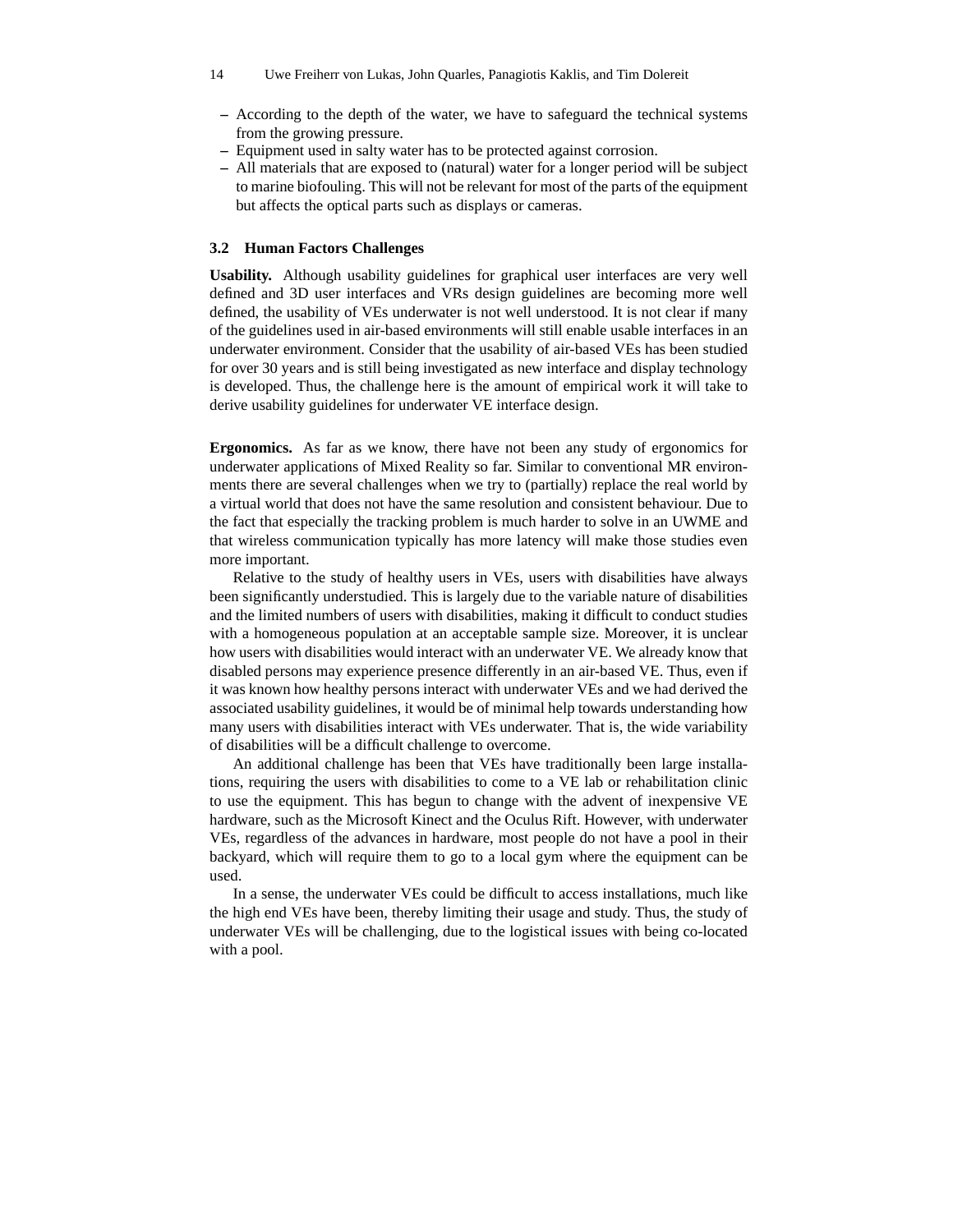## **4 Towards implementation of UWME**

#### **4.1 Available building blocks**

**Controlling color cast.** Depending on the setup and the application, we have the need to correct or simulate water-induced color cast in context of a UWME. This allows us to generate a realistic impression or improve the quality of acquired images, e.g. for optical tracking.

There are several algorithms to correct the color cast induced by the attenuation of the light depending on the different wave lengths. They go beyond a simple white balance and take into account the physical behaviour of light in underwater settings [34].

There a two possible solutions to integrate color cast correction in an UWME. First, it can be used as an amplifier for the display module. With a knowledge of the distance between underwater display and the user and some parameters of the medium we can especially raise the red and yellow frequencies. Second it could be used at the receptor side - either for a human being or a tracking system. Here we have to restore the attenuated frequencies of the spectrum to restore the original color distribution.

**Distortion Correction.** Distortion correction for underwater images differs severely from distortion correction in air. Distortion in air is a result of non-ideal projection capabilities of real lenses. It is dependent on the type of lens used, ranging from wideangle, normal, to long-focus, all producing different amounts of distortion. Another factor is the quality of manufacturing of the single lens or respectively the lens-system. Distortion is most noticeable as radial effect producing pincushion to barrel distortions.

Besides radial distortion of real lenses, distortion in underwater imaging is additionally affected by a refractive interface. Light rays are refracted on their way into the camera (water-glass-air transition). This leads to noticeable distortions. The most common refractive interfaces are flat or domed ports. Flat interfaces lead to effects like radial distortion and the different refractive indexes of the participating media lead to an unintended magnification of objects in water. Domed ports are supposed to eliminate effects of flat interfaces, leaving just the magnification problem. The possible combination of lens type and interface type results in different non-linear distortions in underwater imaging.

Distortion underwater is additionally affected by the position of the camera to the refractive interface. For distortion correction, it is needed to compute the respective incidence angle of every pixel's ray. When this is known, a mapping with refractive distortion compensation should be possible. This mapping has to be a combination with in air distortion correction from camera calibration.

**Underwater communication.** Wireless communication based on high frequency radio waves will not bridge more than 25 cm underwater due to the strong attenuation of the waves [55]. This means that wireless connections such as WiFi or Bluetooth will practically not work in an underwater setting. Acoustic waves have a long range in water but suffer from high latency and poor bandwidth. As described in [62] a short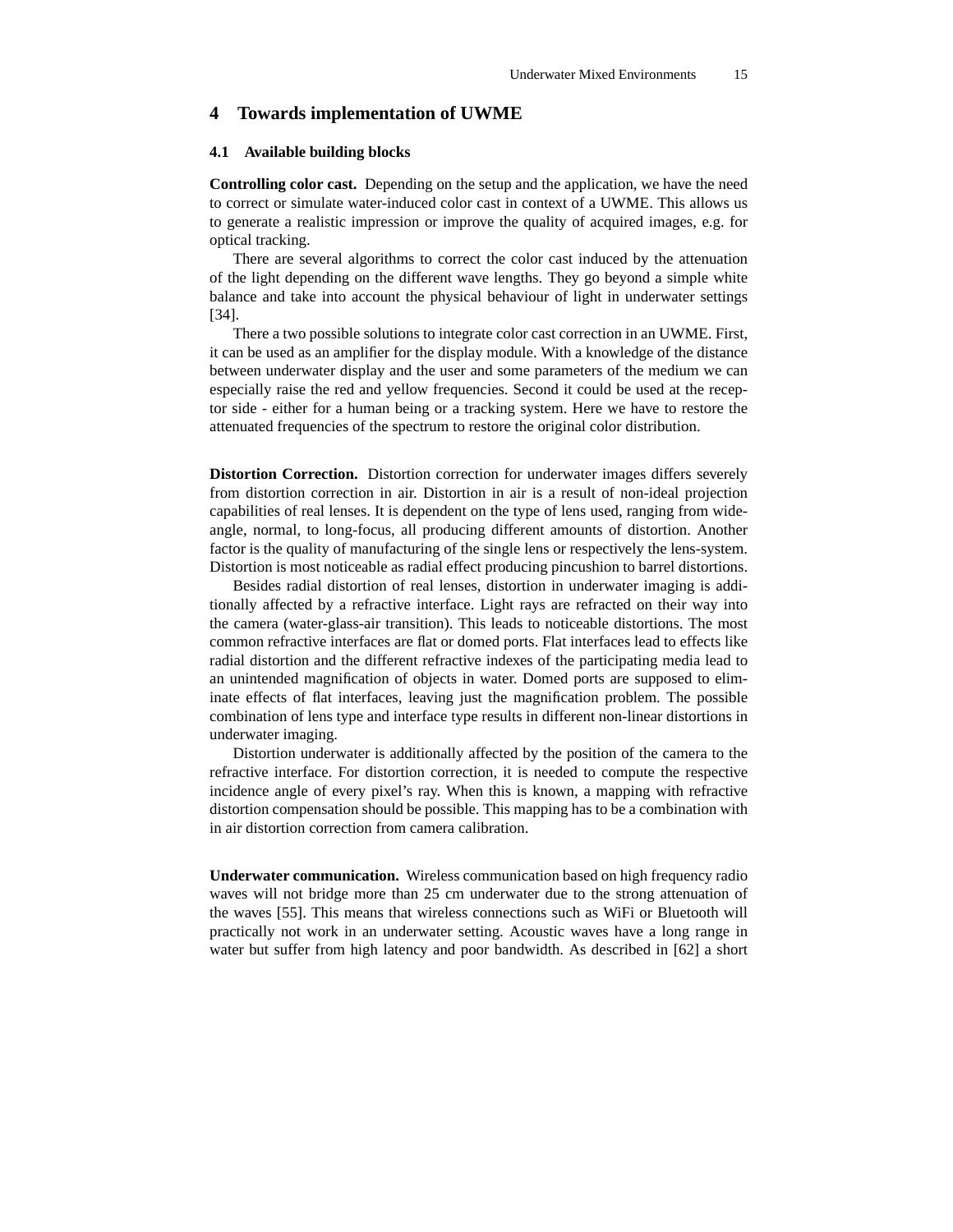range underwater acoustic channel can only transfer 20-50 kbps with a latency of ~300 ms. Furthermore, acoustic communication modems are error-prone in shallow waters. For usage in the context of coupling an interaction device with the Mixed reality system this would not be a good choice.

This makes optical connections the better choice. Although limited to short distances and depending on the turbidity of the water, especially in blue/green light wavelengths, offer an adequate alternative [3]. The light propagates much faster and by this avoids the high latencies. However, the optical communication needs a direct line of sight which cannot be assured in interactive scenarios.

**Physical protection.** Protecting electrical, electronic or optical components for underwater operation is a standard offer of specialized suppliers. The traditional way of using waterproof housings for all the equipment to be used underwater is now complemented by the concept of pressure neutral systems, where the components are embedded in silicon. First research for this approach has been done in the 1970s [6] and it has a revival now for the lightweight design of underwater vehicles [63]. However, those housings make the technical equipment more expensive and sometimes difficult to handle.

## **4.2 Future Research**

As already discussed, we see plenty of useful application areas for UWME. However, to exploit the potential of UWME for marine research, training, assistance and rehabilitation, we need further research in the following areas:

- **–** Human factor research in UWME
- **–** Usability of devices for underwater usage (displays, interaction etc.) that take into account diving equipment and also people with disabilities
- **–** Fast and accurate underwater tracking
- **–** Reducing latency in underwater wireless communication
- **–** Robust underwater equipment to set up UWME
- **–** Systematic approaches for design, test and operation of UWME
- **–** Reusable building blocks for fast implementation of UWME

In order to develop solutions that work in practice, it is absolutely necessary to form interdisciplinary teams that combine the expertise of visual computing, the specific application area and underwater technology

## **5 Acknowledgments**

The authors wish to thank all the participants in the session on Unconventional Mixed Environments of the Dagstuhl seminar 2013 on Virtual Realities [12] for their valuable contributions to the topic. Furthermore, the authors would like to thank the anonymous reviewers for their suggestions and comments.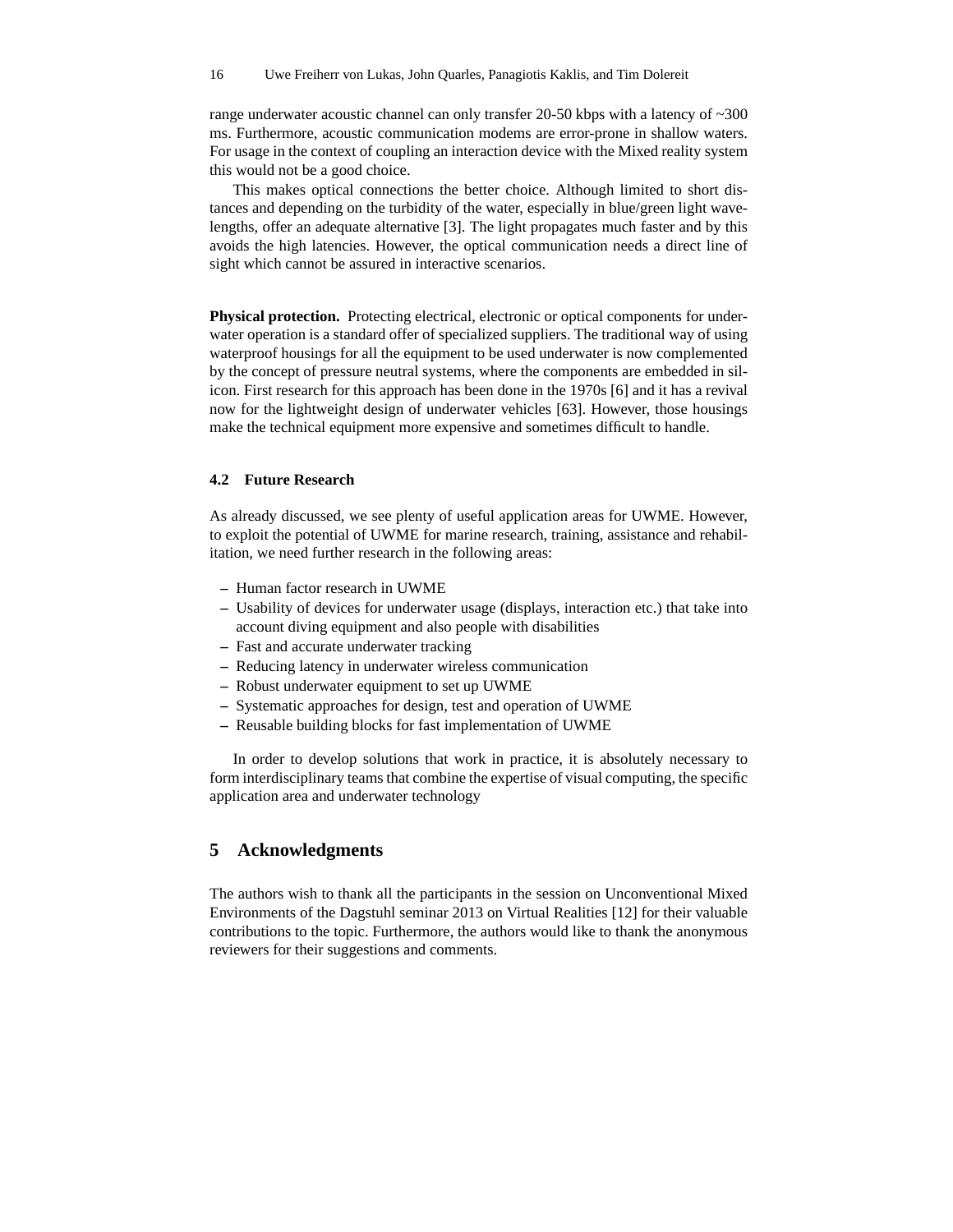## **References**

- 1. C. I. Abramson, D. A. Buckbee, S. Edwards, and K. Bowe. A demonstration of virtual reality in free-flying honeybees: Apis mellifera. *Physiology and Behavior*, 59(1):39–43, 1996.
- 2. G Alankus, A Lazar, M May, and C Kelleher. Towards customizable games for stroke rehabilitation. In *CHI*, pages 2113–2122. ACM, 2010.
- 3. D. Anguita, D. Brizzolara, and G. Parodi. Building an underwater wireless sensor network based on optical: Communication: Research challenges and current results. In *Sensor Technologies and Applications, 2009. SENSORCOMM '09. Third International Conference on*, pages 476–479, June 2009.
- 4. K. Armutlu, Karabudak R., and G. Nurlu. Physiotherapy approaches in the treatment of ataxic multiple sclerosis: a pilot study. *Neurorehabilitation and Neural Repair*, 15(3):203, 2001.
- 5. Y Baram and A Miller. Virtual reality cues for improvement of gait in patients with multiple sclerosis. *Neurology*, 66(2):178, 2006.
- 6. Howard E. Barnes and Jervis J. Gennari. A review of pressure-tolerant electronics (pte), 1976.
- 7. Albert A. Bartlett. Note on a common virtual image. *American Journal of Physics*, 52(7):640, 1984.
- 8. Steffi Beckhaus and Ernst Kruijff. Unconventional human computer interfaces. In *ACM SIGGRAPH 2004 Course Notes*, page 18. ACM, Los Angeles, CA, 2004.
- 9. A. Bellarbi, C. Domingues, S. Otmane, S. Benbelkacem, and A. Dinis. Augmented reality for underwater activities with the use of the dolphyn. *2013 10th IEEE International Conference on Networking, Sensing and Control, ICNSC 2013*, pages 409–412, 2013.
- 10. AL Betker, A Desai, C Nett, N Kapadia, and T Szturm. Game-based exercises for dynamic short-sitting balance rehabilitation of people with chronic spinal cord and traumatic brain injuries. *Physical Therapy*, 87(10):1389, 2007.
- 11. Jeffrey E Bolek. A preliminary study of modification of gait in real-time using surface electromyography. *Applied psychophysiology and biofeedback*, 28(2):129–138, 2003.
- 12. Guido Brunnett, Sabine Coquillart, Robert van Liere, and Gregory F. Welch. Virtual realities (dagstuhl seminar 13241). *Dagstuhl Reports*, 3(6):38–66, 2013.
- 13. S. Butail, A. Chicoli, and D. A. Paley. Putting the fish in the fish tank: Immersive vr for animal behavior experiments. *Proceedings - IEEE International Conference on Robotics and Automation*, pages 5018–5023, 2012.
- 14. Maureen E. Callow and James E. Callow. Marine biofouling: a sticky problem. *Biologist (London, England)*, 49(1):10–14, February 2002.
- 15. D Cattaneo and R Cardini. Computerized system to improve voluntary control of balance in neurological patients. *CyberPsychology & Behavior*, 4(6):687–694, 2001.
- 16. P. Chapman, K. Bale, and P. Drap. We all live in a virtual submarine. *IEEE Computer Graphics and Applications*, 30(1):85–89, 2010.
- 17. T.-P G. Chen, Y. Kinoshita, Y. Takama, S. Fels, K. Funahashi, and A. Gadd. Swimming across the pacific: A virtual swimming interface. *ACM SIGGRAPH 2004: Emerging Technologies, SIGGRAPH'04*, page 27, 2004.
- 18. Yinpeng Chen, He Huang, Weiwei Xu, Richard Isaac Wallis, Hari Sundaram, Thanassis Rikakis, Todd Ingalls, Loren Olson, and Jiping He. The design of a real-time, multimodal biofeedback system for stroke patient rehabilitation. In *Proceedings of the 14th Annual ACM International Conference on Multimedia*, MULTIMEDIA '06, pages 763–772, New York, NY, USA, 2006. ACM.
- 19. M. Chouiten, C. Domingues, J.-Y Didier, S. Otmane, and M. Mallem, editors. *Distributed mixed reality for remote underwater telerobotics exploration: ACM International Conference Proceeding Series*, 2012.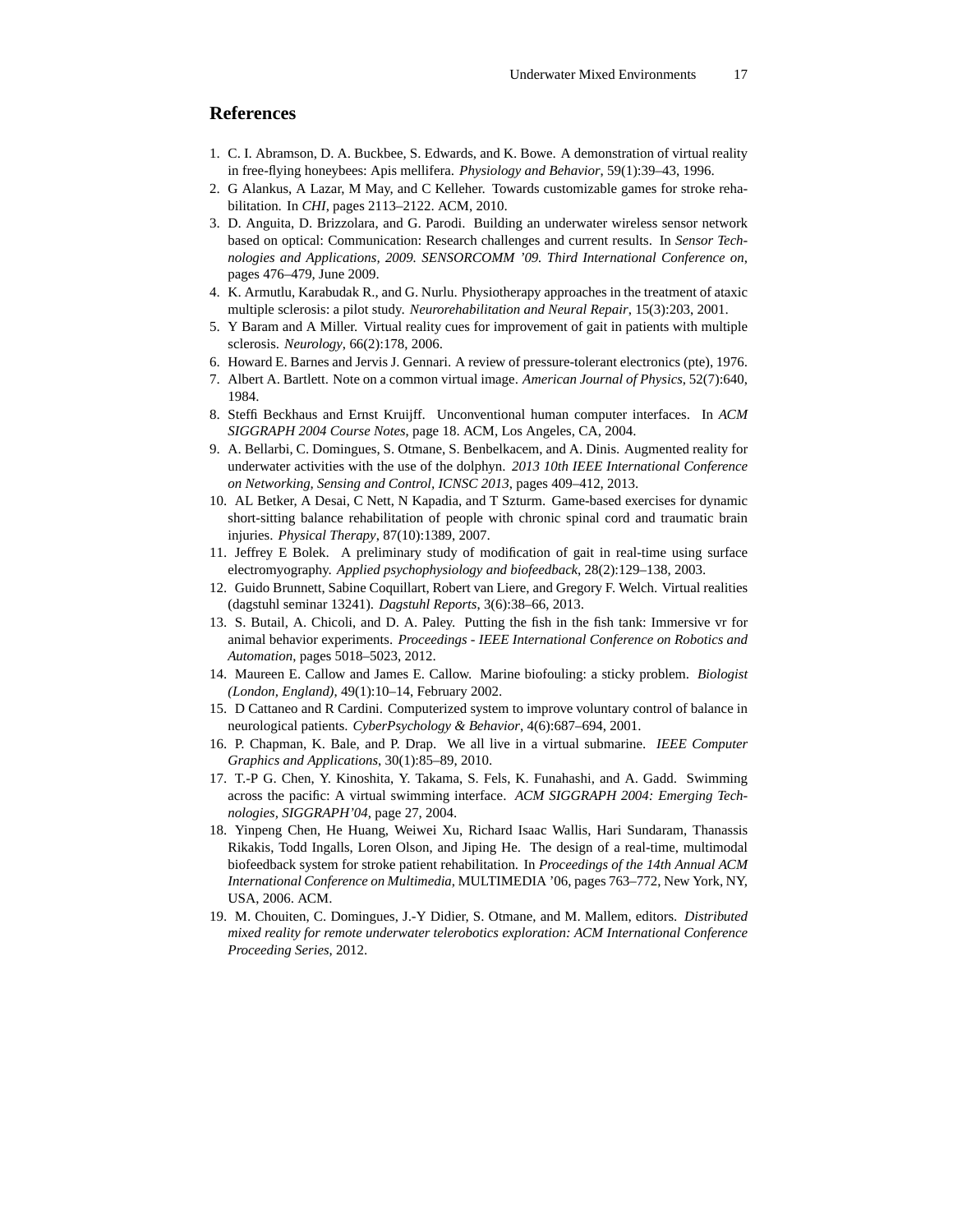18 Uwe Freiherr von Lukas, John Quarles, Panagiotis Kaklis, and Tim Dolereit

- 20. SVG Cobb and PM Sharkey. A decade of research and development in disability, virtual reality and associated technologies: promise or practice? In *International Conference on Disability, Virtual Reality and Associated Technologies*, pages 3–16, 2006.
- 21. JH Crosbie, S Lennon, MC McGoldrick, MDJ McNeill, JW Burke, and SM McDonough. Virtual reality in the rehabilitation of the upper limb after hemiplegic stroke: a randomised pilot study. *Proc. 7th ICDVRAT with ArtAbilitation, Maia, Portugal*, pages 229–235, 2008.
- 22. Gisele da Silveira Sarmento, Andra Sanchez Navarro Pegoraro, and Renata Cereda Cordeiro. Aquatic physical therapy as a treatment modality in healthcare for non-institutionalized elderly persons: a systematic review. *Einstein (16794508)*, 9(1), 2011.
- 23. B. C. Davis, P. Patrón, M. Arredondo, and D. M. Lane. Augmented reality and data fusion techniques for enhanced situational awareness of the underwater domain. *OCEANS 2007 - Europe*, 2007.
- 24. C.R. DeCharms, F. Maeda, G.H. Glover, D. Ludlow, J.M. Pauly, D. Soneji, J.D.E. Gabrieli, and S.C. Mackey. Control over brain activation and pain learned by using real-time functional mri. *Proceedings of the National Academy of Sciences of the United States of America*, 102(51):18626–18631, 2005.
- 25. T. Dolereit and A. Kuijper. Converting underwater imaging into imaging in air. In *Proceedings of the 9th International Conference on Computer Vision Theory and Applications*, volume 1, 2014.
- 26. B. Fletcher and S. Harris. Development of a virtual environment based training system for rov pilots: Oceans '96. mts/ieee. prospects for the 21st century. conference proceedings. *OCEANS '96. MTS/IEEE. Prospects for the 21st Century. Conference Proceedings*, 1:65–71, 1996.
- 27. Eletha Flores, Gabriel Tobon, Ettore Cavallaro, Francesca I. Cavallaro, Joel C. Perry, and Thierry Keller. Improving patient motivation in game development for motor deficit rehabilitation. In *Proceedings of the 2008 International Conference on Advances in Computer Entertainment Technology*, ACE '08, pages 381–384, New York, NY, USA, 2008. ACM.
- 28. Torsten Fröhlich. The virtual oceanarium. *Commun. ACM*, 43(7):94–101, July 2000.
- 29. Gale M Gehlsen, Susan A Grigsby, and Donald M Winant. Effects of an aquatic fitness program on the muscular strength and endurance of patients with multiple sclerosis. *Physical Therapy*, 64(5):653–657, 1984.
- 30. T. Glotzbach, A. Voigt, T. Pfutzenreuter, M. Jacobi, and T. Rauschenbach. Cviewvr: A high- ¨ performance visualization tool for team-oriented missions of unmanned marine verhicles. In V. Bertram, editor, *8th International Conference on Computer and IT Applications in the Maritime Industries, Compit '09*, pages 150–164. 2009.
- 31. J. R. Gray, V. Pawlowski, and M. A. Willis. A method for recording behavior and multineuronal cns activity from tethered insects flying in virtual space. *Journal of Neuroscience Methods*, 120(2):211–223, 2002.
- 32. F. Hamilton, L. Rochester, L. Paul, D. Rafferty, C.P. O'Leary, and J.J. Evans. Walking and talking: an investigation of cognitive–motor dual tasking in multiple sclerosis. *Multiple Sclerosis*, 15(10):1215, 2009.
- 33. M. Haydar, D. Roussel, M. Maïdi, S. Otmane, and M. Mallem. Virtual and augmented reality for cultural computing and heritage: A case study of virtual exploration of underwater archaeological sites (preprint). *Virtual Reality*, 15(4):311–327, 2011.
- 34. B. Henke, M. Vahl, and Z. Zhou. Removing color cast of underwater images through nonconstant color constancy hypothesis. *International Symposium on Image and Signal Processing and Analysis, ISPA*, pages 20–24, 2013.
- 35. Sala Horowitz. Biofeedback applications: A survey of clinical research. *Alternative & complementary therapies*, 12(6):275–281, 2006.
- 36. J. S. Jaffe. Computer modeling and the design of optimal underwater imaging systems. *IEEE Journal of Oceanic Engineering*, 15(2):101–111, 1990.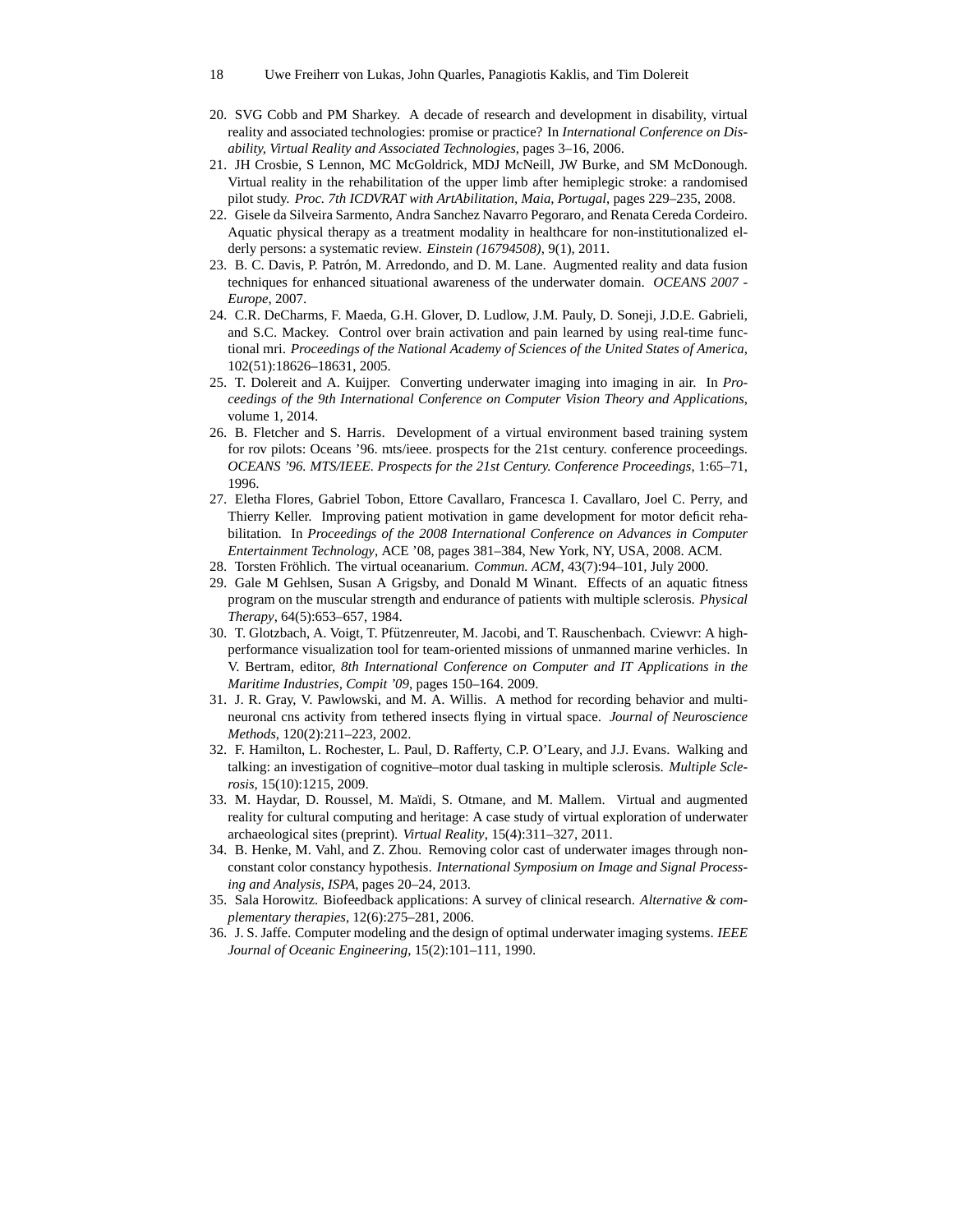- 37. J. S. Jaffe, B. Laxton, and S. Zylinski. The sub sea holodeck: A 14-megapixel immersive virtual environment for studying cephalopod camouflage behavior. *OCEANS 2011 IEEE - Spain*, 2011.
- 38. Shan Jiang. Electromagnetic wave propagation into fresh water. *Journal of Electromagnetic Analysis and Applications*, 03(07):261–266, 2011.
- 39. R Jorgensen. Slow steaming: The full story. *Copenhagen: AP Moller-Maersk Group*, 2011.
- 40. S. Jung, Y.-S Choi, J.-S Choi, B.-K Koo, and W. H. Lee. Immersive virtual aquarium with real-walking navigation. *Proceedings - VRCAI 2013: 12th ACM SIGGRAPH International Conference on Virtual-Reality Continuum and Its Applications in Industry*, pages 291–294, 2013.
- 41. R. G. Kauw-A-Tjoe, J. P. Thalen, M. Marin-Perianu, and P. J. M. Havinga. Sensorshoe: Mobile gait analysis for parkinson's disease patients. In *UbiComp 2007 Workshop Proceedings, Innsbruck, Austria*, pages 187–191. University of Innsbruck, September 2007.
- 42. L. T. JR. Kawamoto and A. F. F. Slaets. Software to train scuba dive procedures. *Applied Mechanics and Materials*, 440:346–353, 2013.
- 43. K. Kuchenbecker, N. Gurari, and A. Okamura. Effects of visual and proprioceptive motion feedback on human control of targeted movement. *Proceedings of the IEEE 10th International Conference on Rehabilitation Robotics*, 2007.
- 44. Jung-Min Lee, Kyung-Ho Lee, Dea-Seok Kim, and Chung-Hyun Kim. Active insp ection supporting system based on mixed reality after design and manufacture in an offshore structure. *Journal of Mechanical Science and Technology*, 24(1):197–202, January 2010.
- 45. J Leventhal. *Assessing the potential utility of a virtual and mixed/augmented reality system to assist in stroke rehabilitation*. PhD thesis, 2008.
- 46. Q. Lin and C. Kuo. Assisting the teleoperation of an unmanned underwater vehicle using a synthetic subsea scenario. *Presence: Teleoperators and Virtual Environments*, 8(5):520–530, 1999.
- 47. U. von Lukas. Virtual and augmented reality for the maritime sector- applications and requirements. *IFAC Proceedings Volumes (IFAC-PapersOnline)*, pages 196–200, 2010.
- 48. David K. Lynch and William Charles Livingston. *Color and light in nature*. Cambridge University Press, 2001.
- 49. AS Merians, H Poizner, R Boian, G Burdea, and S Adamovich. Sensorimotor training in a virtual reality environment: does it improve functional recovery poststroke? *Neurorehabilitation and Neural Repair*, 20(2):252, 2006.
- 50. Paul Milgram and Fumio Kishino. Taxonomy of mixed reality visual displays: Ieice transactions on information and systems. E77-D(12):1321–1329, 1994.
- 51. R. Morales, P. Keitler, P. Maier, and G. Klinker. An underwater augmented reality system for commercial diving operations. *MTS/IEEE Biloxi - Marine Technology for Our Future: Global and Local Challenges, OCEANS 2009*, 2009.
- 52. AAF. Nassiraei, T. Sonoda, and K. Ishii. Development of ship hull cleaning underwater robot. In *2012 Fifth International Conference on Emerging Trends in Engineering and Technology (ICETET)*, pages 157–162, November 2012.
- 53. L. Oppermann, L. Blum, J.-Y Lee, and J.-H Seo. Areef: Multi-player underwater augmented reality experience. *IEEE Consumer Electronics Society's International Games Innovations Conference, IGIC*, pages 199–202, 2013.
- 54. TJ Riess. Augmented reality in parkinson's disease. *CyberPsychology & Behavior*, 2(3):231–239, 1999.
- 55. S. Sendra, J. Lloret, J. J. P. C. Rodrigues, and J. M. Aguiar. Underwater wireless communications in freshwater at 2.4 ghz: Ieee communications letters. 17(9):1794–1797, 2013.
- 56. Y. Shen, S. K. Ong, and A. Y. C. Nee. Hand rehabilitation based on augmented reality. In *Proceedings of the 3rd International Convention on Rehabilitation Engineering & Assistive Technology*, i-CREATe '09, pages 23:1–23:4, New York, NY, USA, 2009. ACM.